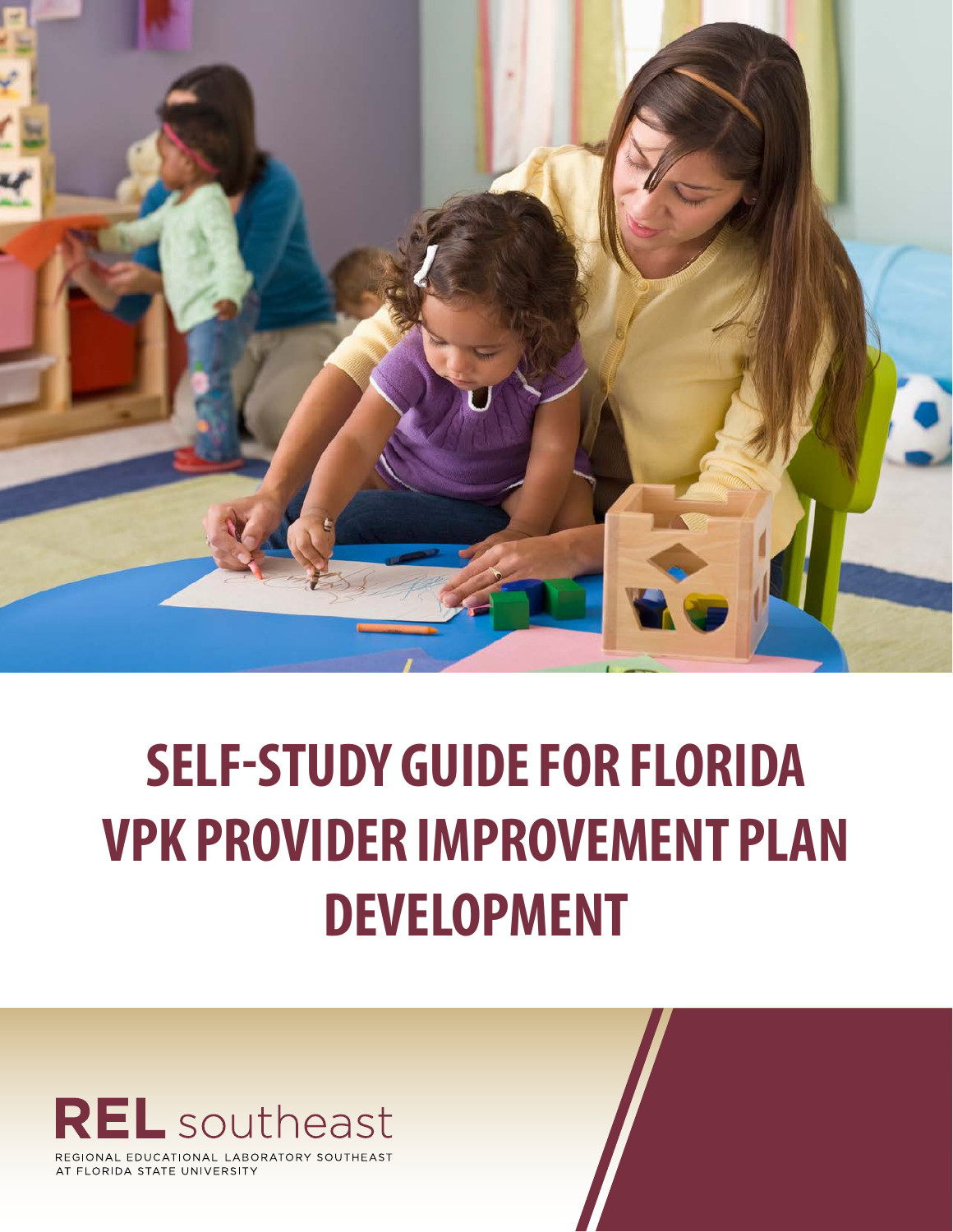This publication and ancillary materials were prepared for the Institute of Education Sciences (IES) under Contract ED-IES-12-C-0011 by Regional Educational Laboratory (REL) Southeast, administered by Florida State University. The content of the publication and ancillary materials does not necessarily re ect the views or policies of IES or the U.S. Department of Education, nor does mention of trade names, commercial products, or organizations imply endorsement by the U.S. Government.

#### **Photo Credits**

Photographic images used by the Regional Educational Laboratory Southeast at Florida State University on the indicated pages (cover, D, iv and vi) supplied by Thinkstock in compliance with Florida State University's annual license agreement.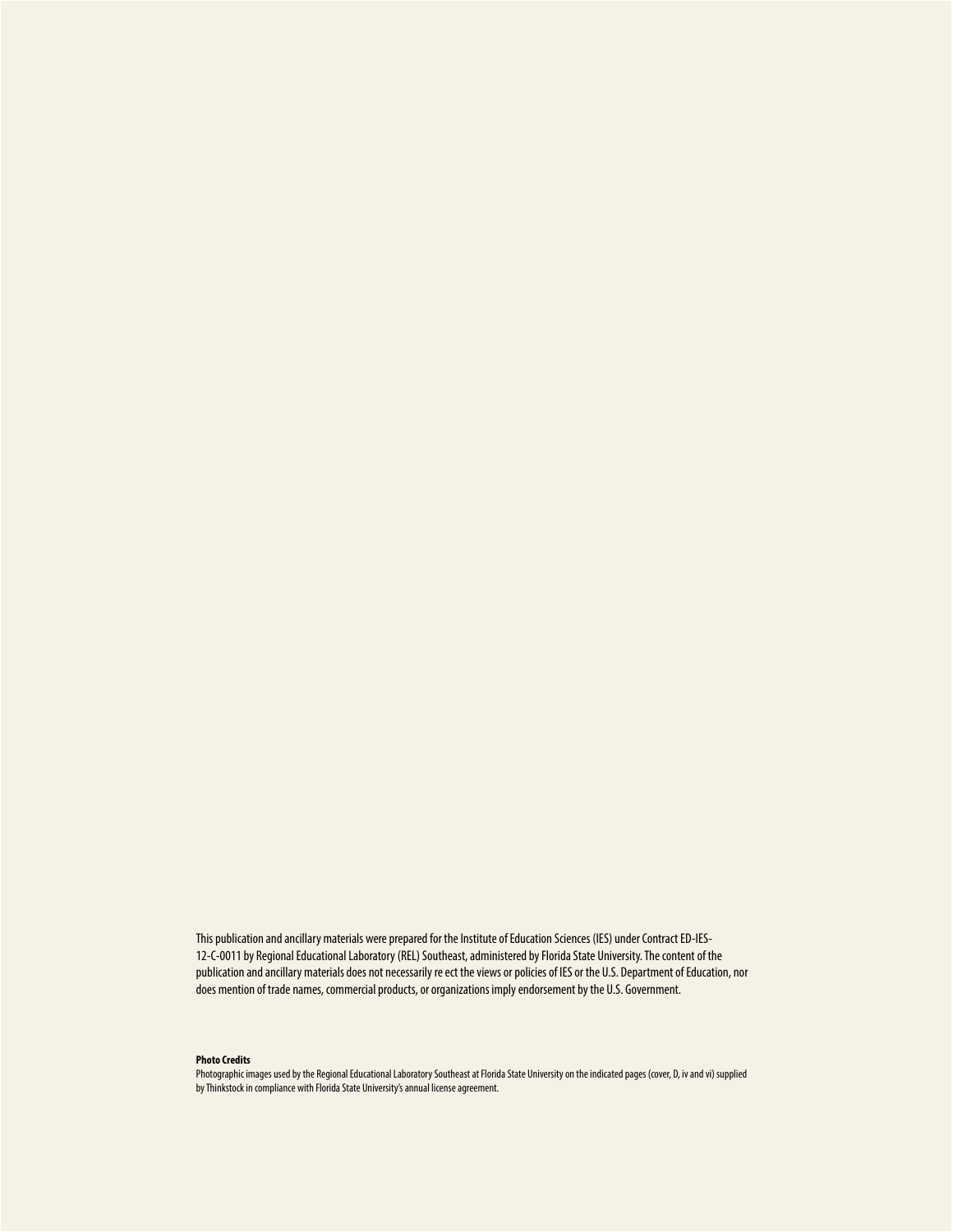# **SELF-STUDY GUIDE FOR FLORIDA VPK PROVIDER IMPROVEMENT PLAN DEVELOPMENT**

**Developed by** Beth M. Phillips Debbie Mazzeo Kevin Smith REL SOUTHEAST AT FLORIDA STATE UNIVERSITY

**May 2016**

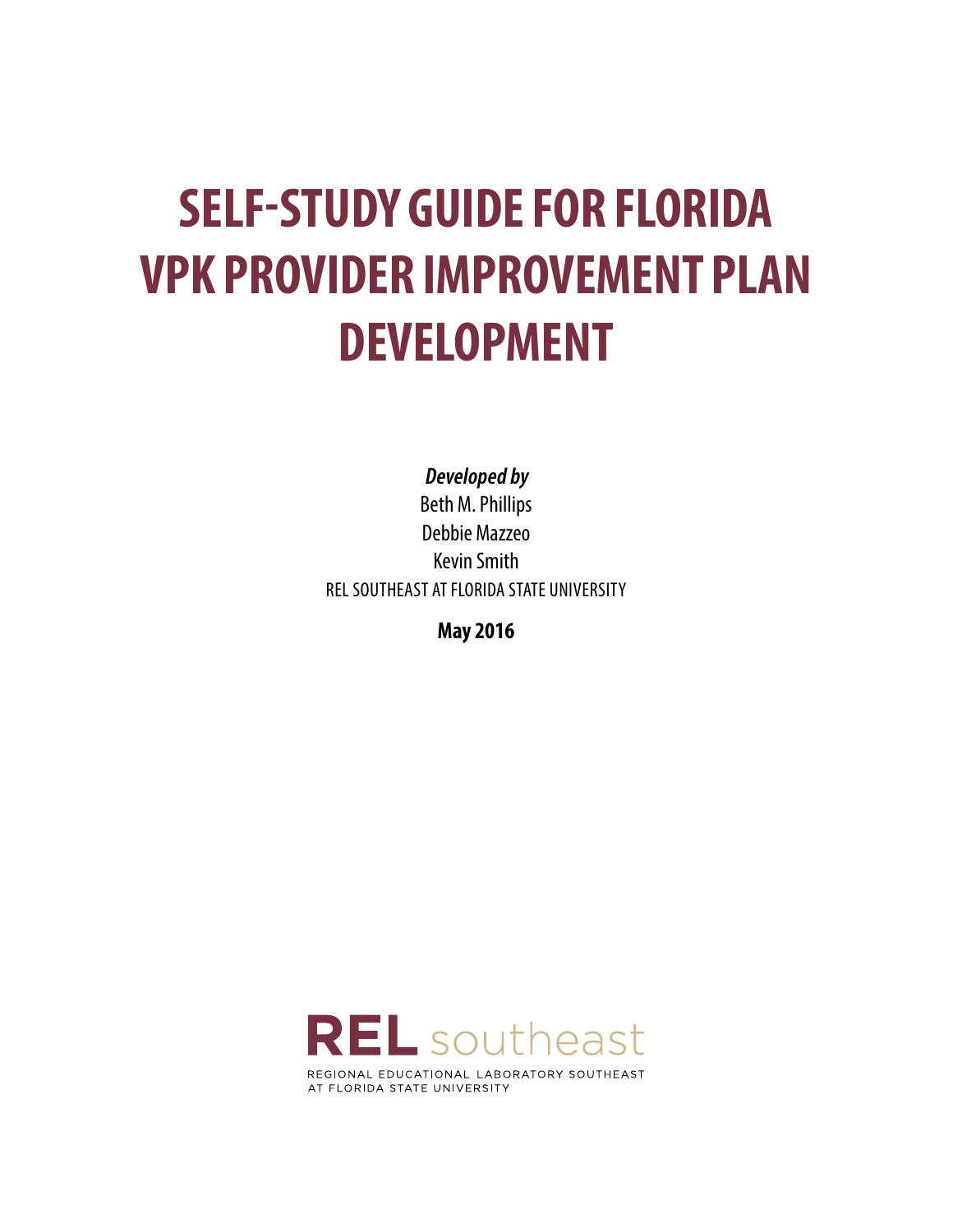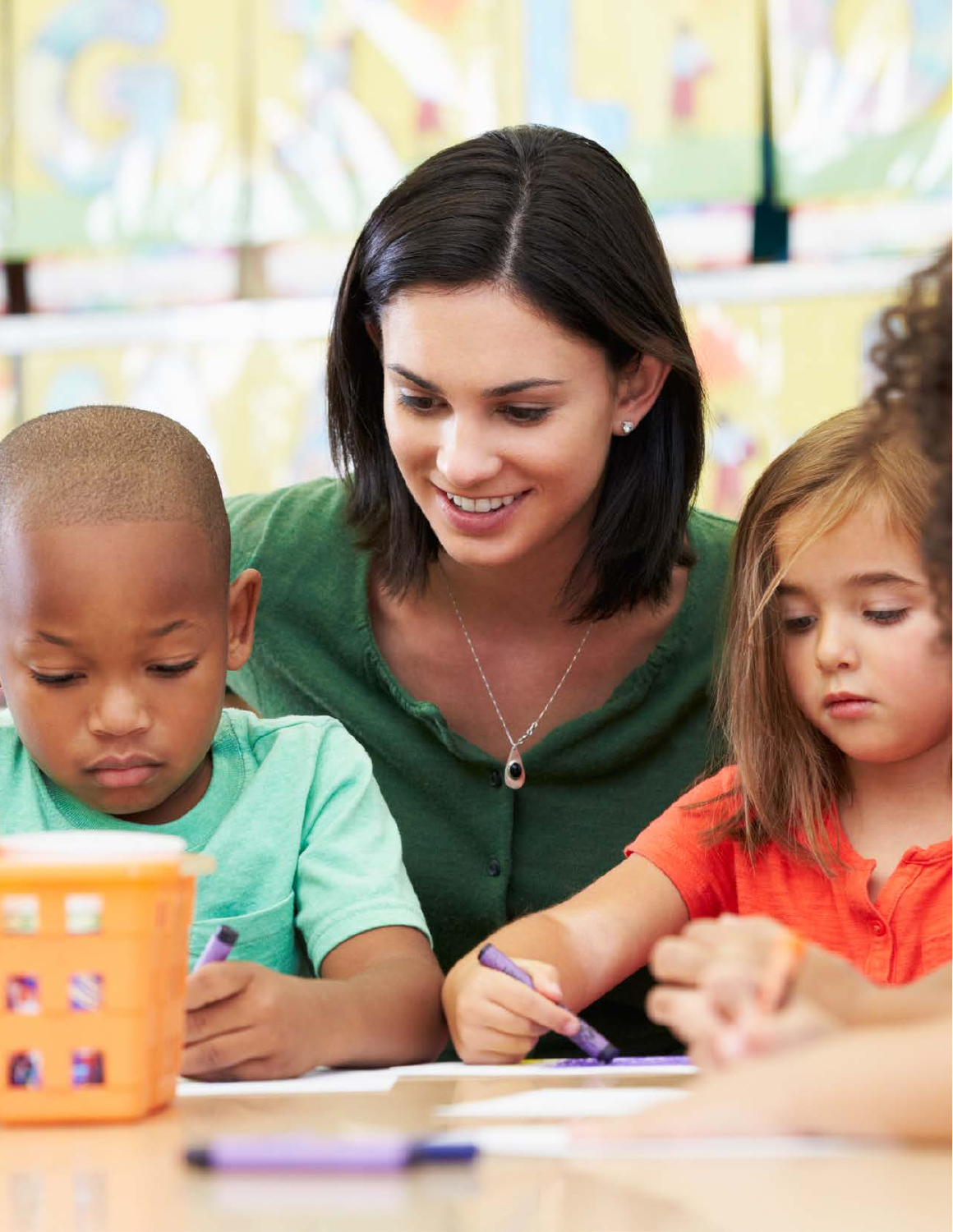# **Overview**

This Self-Study Guide has been developed to support Florida Voluntary Prekindergarten Providers (VPK) who are required to complete an improvement plan process (i.e., lowperforming providers). As described below, the guide has sections that can be used during both the process of selecting target areas for an improvement plan and the process of implementing new or modified activities within a target area.

The Guide includes nine sections. This introduction is Section 1. Sections 2-8 address each of the seven Target Areas that can be the focus of an Improvement Plan. Section 9 includes a summary form on which to indicate the decisions made after completion of discussions for each of Sections 2-8.

### **How to use this Self-Study Guide**

This Guide has been designed to facilitate provider completion of a three-stage process once directed by the Office of Early Learning to complete an Improvement Plan. These three stages, and how the Guide can be used in each stage, are depicted in the table below:

| <b>Stage</b>                                                                                   | <b>Provider Activity</b>                                                                                                                    | <b>Product</b>                                                                                                        |
|------------------------------------------------------------------------------------------------|---------------------------------------------------------------------------------------------------------------------------------------------|-----------------------------------------------------------------------------------------------------------------------|
| <b>Stage 1: Selecting</b><br><b>Improvement Plan Target</b><br><b>Areas</b>                    | Engage in group<br>discussions about each<br>Guide Section and in<br>determination of Target<br>Areas                                       | <b>Completed Guide Sections</b><br>and Summary                                                                        |
| <b>Stage 2: Completion,</b><br><b>Submission and Approval</b><br>of the Improvement Plan       | Completion of official<br>online Improvement Plan,<br>follow-up interactions with<br><b>Early Learning Coalition</b><br>personnel as needed | Submitted and Approved<br>Improvement Plan                                                                            |
| <b>Stage 3: Implementation</b><br>of Improvement Practices<br>for each selected Target<br>Area | Initiate and complete the<br>4 Steps to Success within<br>each selected Target Area                                                         | Evidence indicating the<br>steps completed to date<br>and evidence of improved<br>outcomes within each<br>Target Area |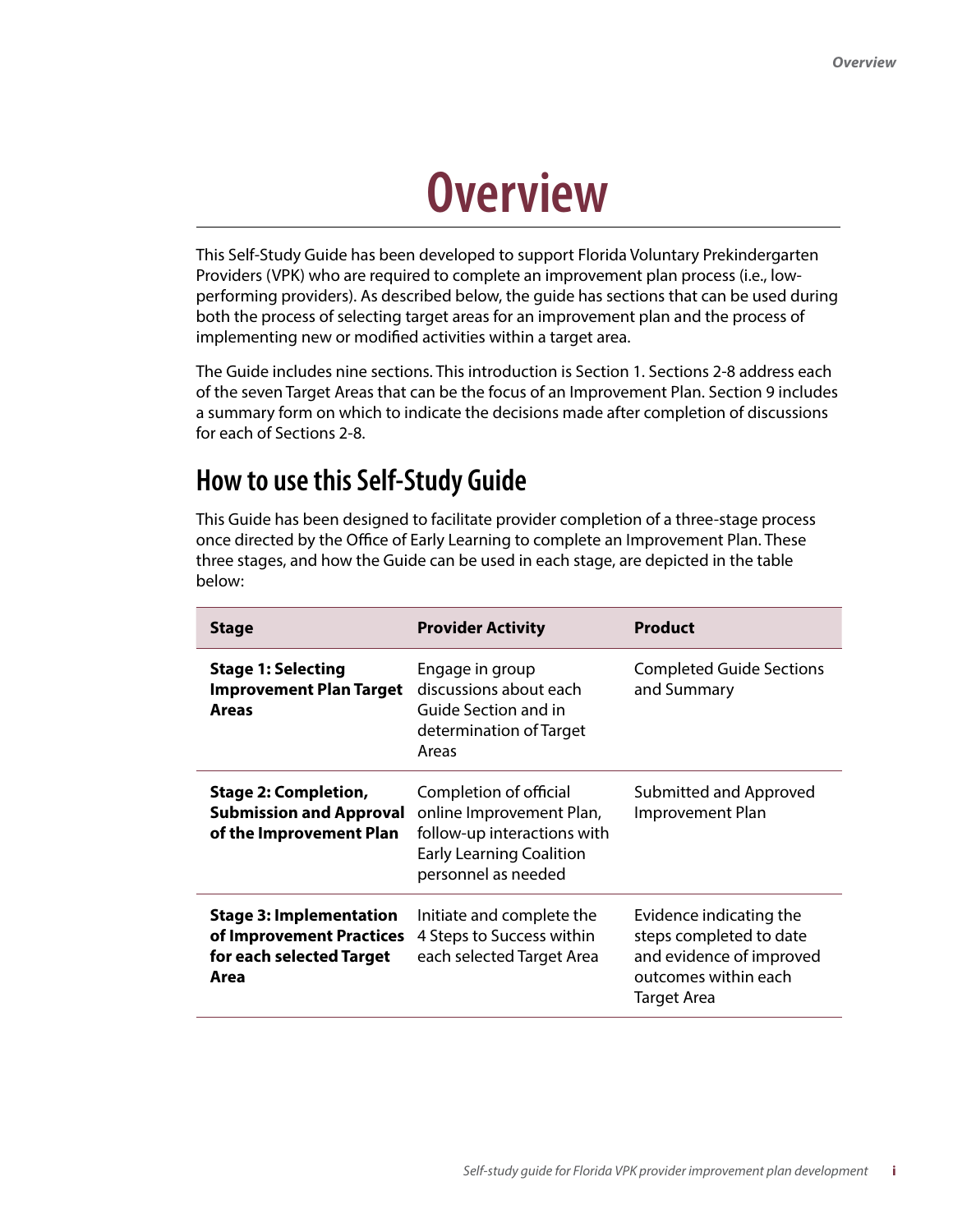### **Who should participate in this process?**

The most important aspect of this Guide is that it is designed to facilitate and encourage reflection and discussion among provider staff members. This Guide can support the development of common goals and consensus decision-making related to the areas of practice in which the providers recognize a need for improvement. This Guide also can support the development of consensus and shared responsibilities related to implementing new or modified activities over time. The key to successful use of this Guide is therefore its use by a group of staff members, rather than its completion by just one individual.

The determination of which staff members participate in each Stage should be made by provider leadership. We suggest that these leaders include representatives of both administrative and direct teaching staff in discussion of and implementation of all Stages, as most of the content and activities included within the Guide relates to classroom-based experiences for staff and children.

We encourage provider leaders to include in the Stage 1 discussions those staff members who would be most involved in Stage 3 implementation activities. Provider leaders may decide to include a different group of staff members in the discussion and decisionmaking processes for different target areas. Some providers also may find it helpful to involve personnel from their Early Learning Coalition in Stage 1 decision-making. Many providers will likely find Early Learning Coalition resources and support personnel to be helpful in successful completion of Stage 3 processes.

### **Getting started with the Guide: Stage 1**

Provider staff members can choose to engage in Stage 1 discussion and decision-making for each of Sections 1-8 in a single meeting or in separate, more focused meetings. For both contexts, we suggest the following Action Steps:

- Select the staff members who will participate and set a date and time for the group discussion.
- Provide each participant with a copy of the relevant Section or Sections (for one or more Target Areas) to review and reflect upon before the scheduled meeting.
- When the meeting is convened, select a participant to take notes on the consensus copy of the Guide forms.
- After all seven target areas have been discussed complete the top portion of the Summary form.

## **Acting on your decisions: Stage 2**

- Provider leaders can use the Summary form and the consensus copy of the Guide forms to complete their official Improvement Plan.
- Progress in the completion, submission and approval of this plan can be tracked on the bottom of the Summary form.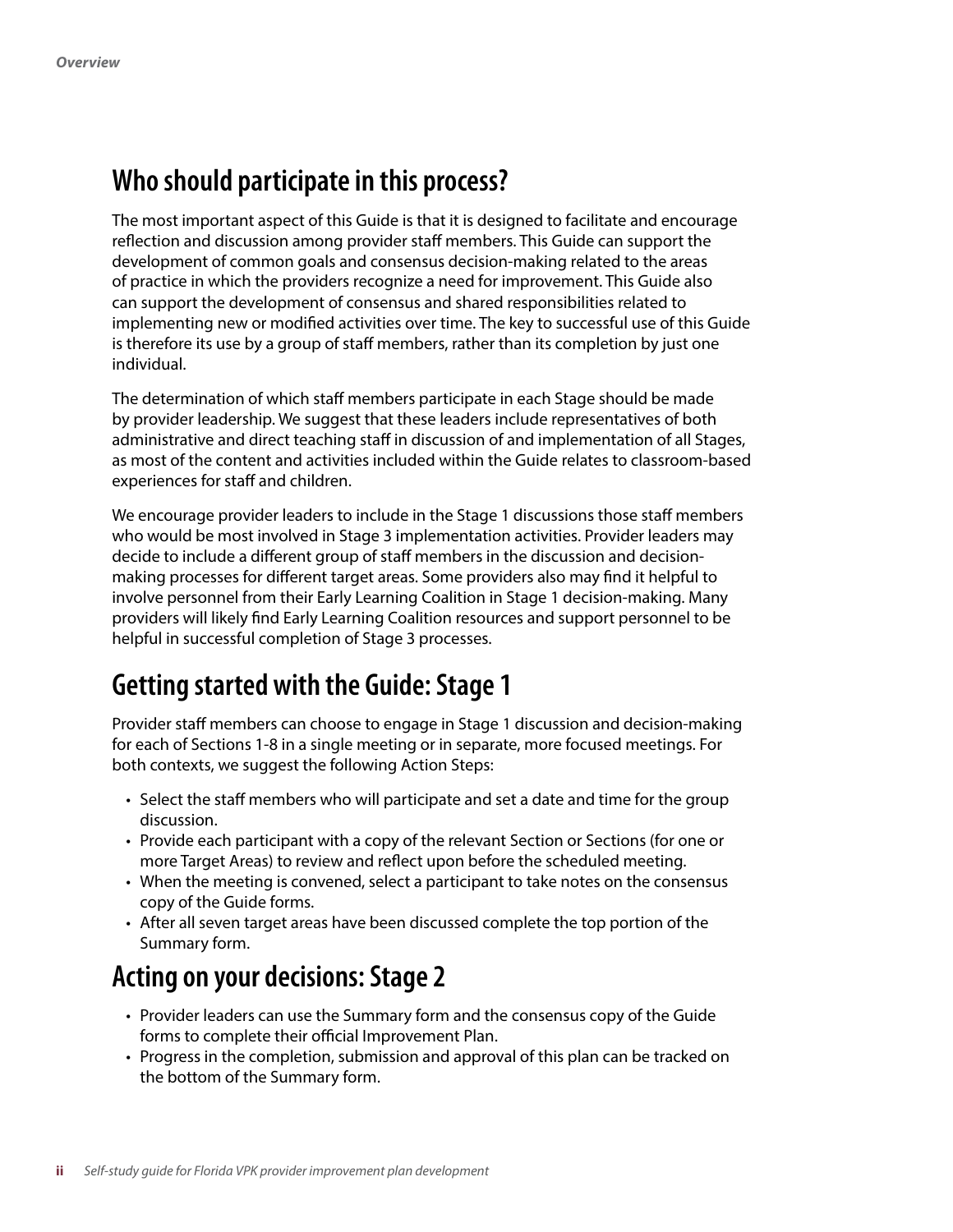### **Carrying out your plans: Stage 3**

Provider leaders can schedule ongoing meetings of the selected staff team members, and other appropriate personnel, for continuous review of progress toward selected goals for each Target Area. We suggest the following Action Steps:

- Select the staff members who will participate and set a date and time for the group discussion.
- Ask each participant to gather evidence of implementation success (aligned with the Four Steps to Success in the Target Area) before the meeting.
- During the meeting, share the evidence of implementation success each participant has identified and discuss the next steps the team will take to continue along the path to improvement within each Target Area.

### **Some special features of the Guide**

### **Cited resources**

Many educators have very limited or no access to academic publications such as peerreviewed journals. Because one of the goals of this Guide is to provide prekindergarten educators and administrators with resources and materials that support the evidence claims within the Guide, a particular commitment was made to select resources to include that are publically available. Therefore, virtually all mentioned resources are available at web-links provided within the Guide sections or within the References section at the end of the Guide. Many of these resources also are excellent sources of more detailed information on evidence-based practices and procedures, and could serve as the basis for professional development activities.

### **Broader use**

Consistent with the goal of supporting ongoing professional development and continuous learning for Florida's VPK educators, this Guide would be an appropriate resource for all VPK providers, not only those required to complete Improvement Plans. All providers with a commitment to strengthening their own knowledge of evidence-based practices and to improving the quality of their programs will find the information and resources provided within the Guide to be helpful and supportive of these goals.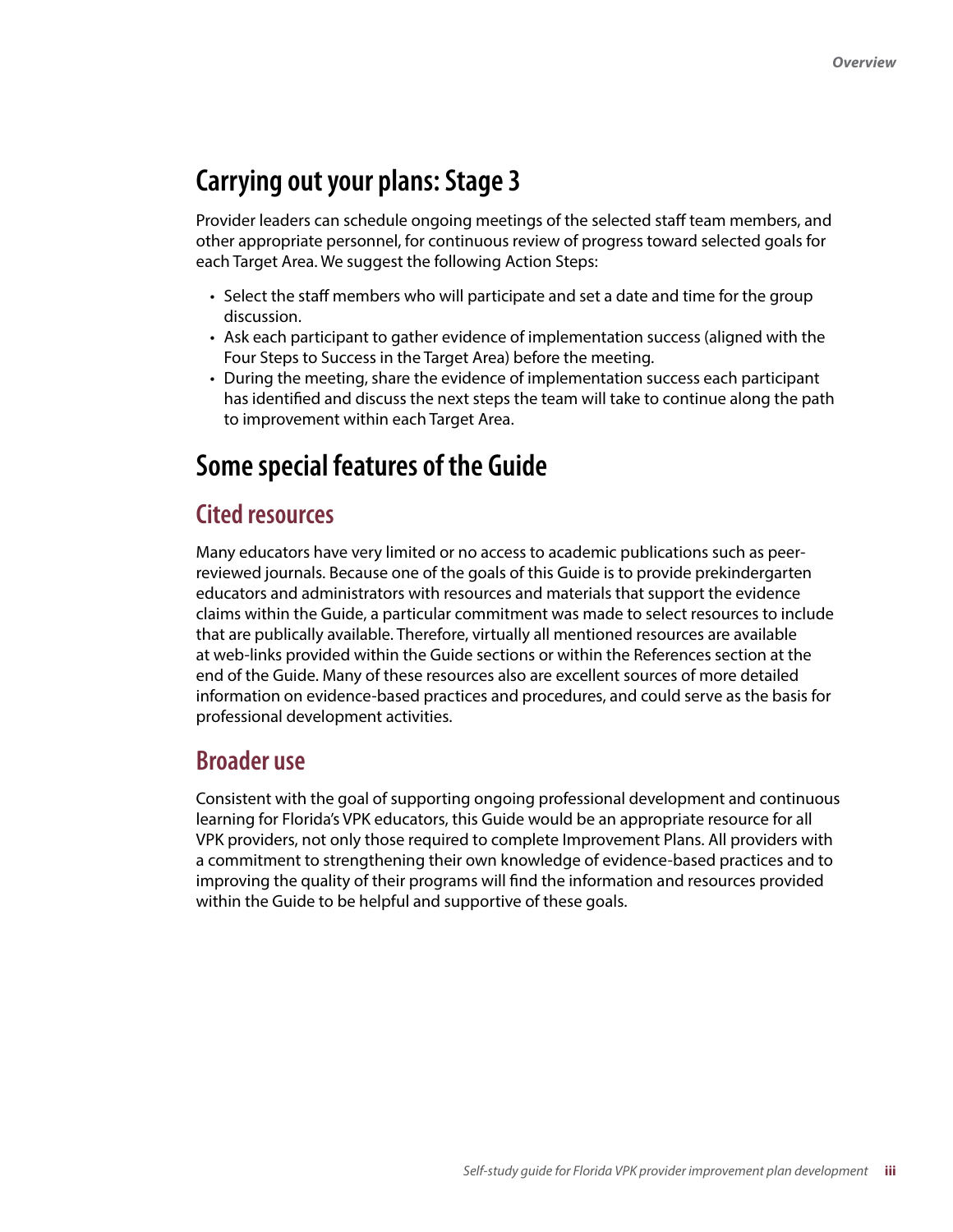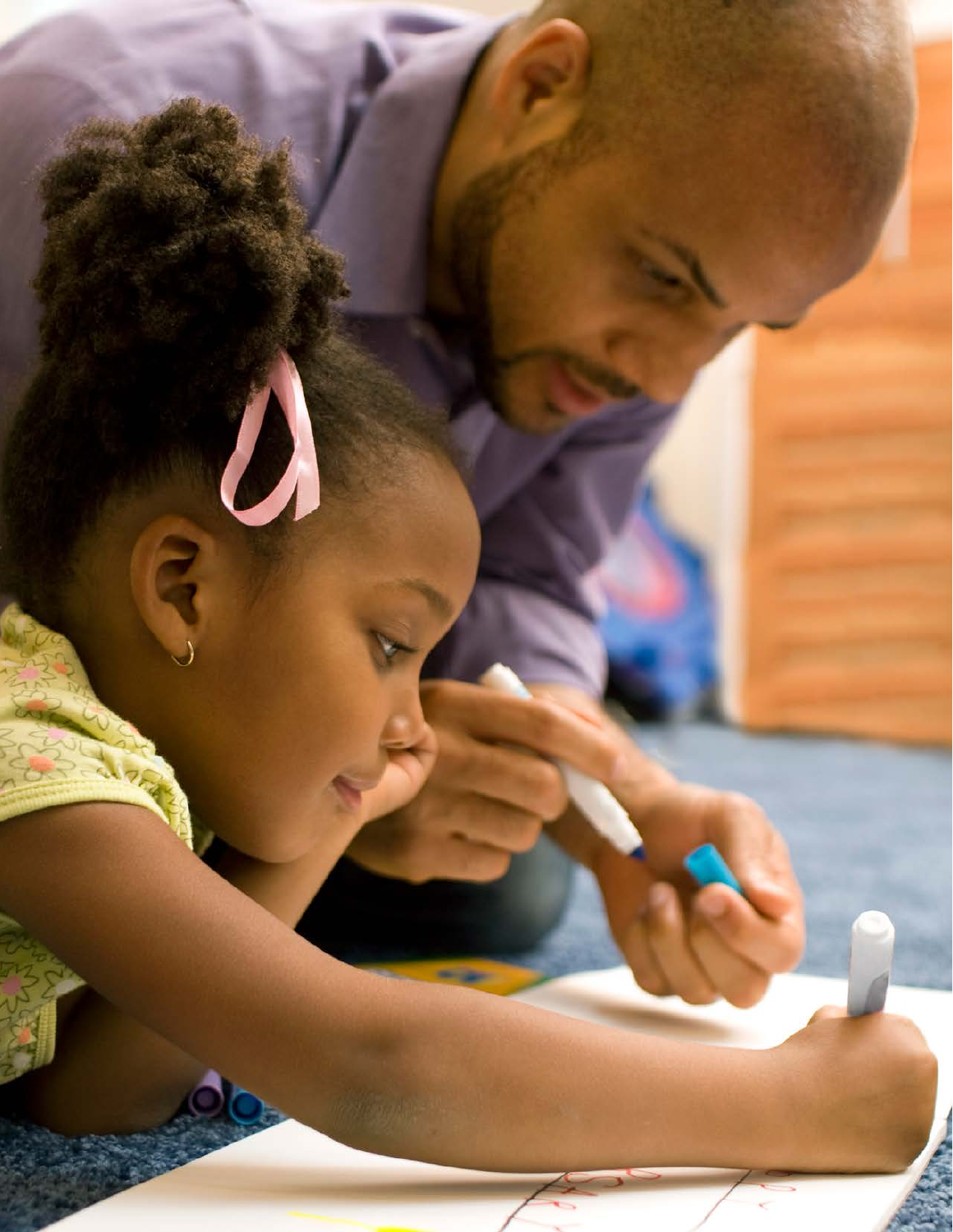# **Contents**

| Summary of Self-Study Planning and Reflections ……………………………………………………………………………………… |  |
|----------------------------------------------------------------------------------|--|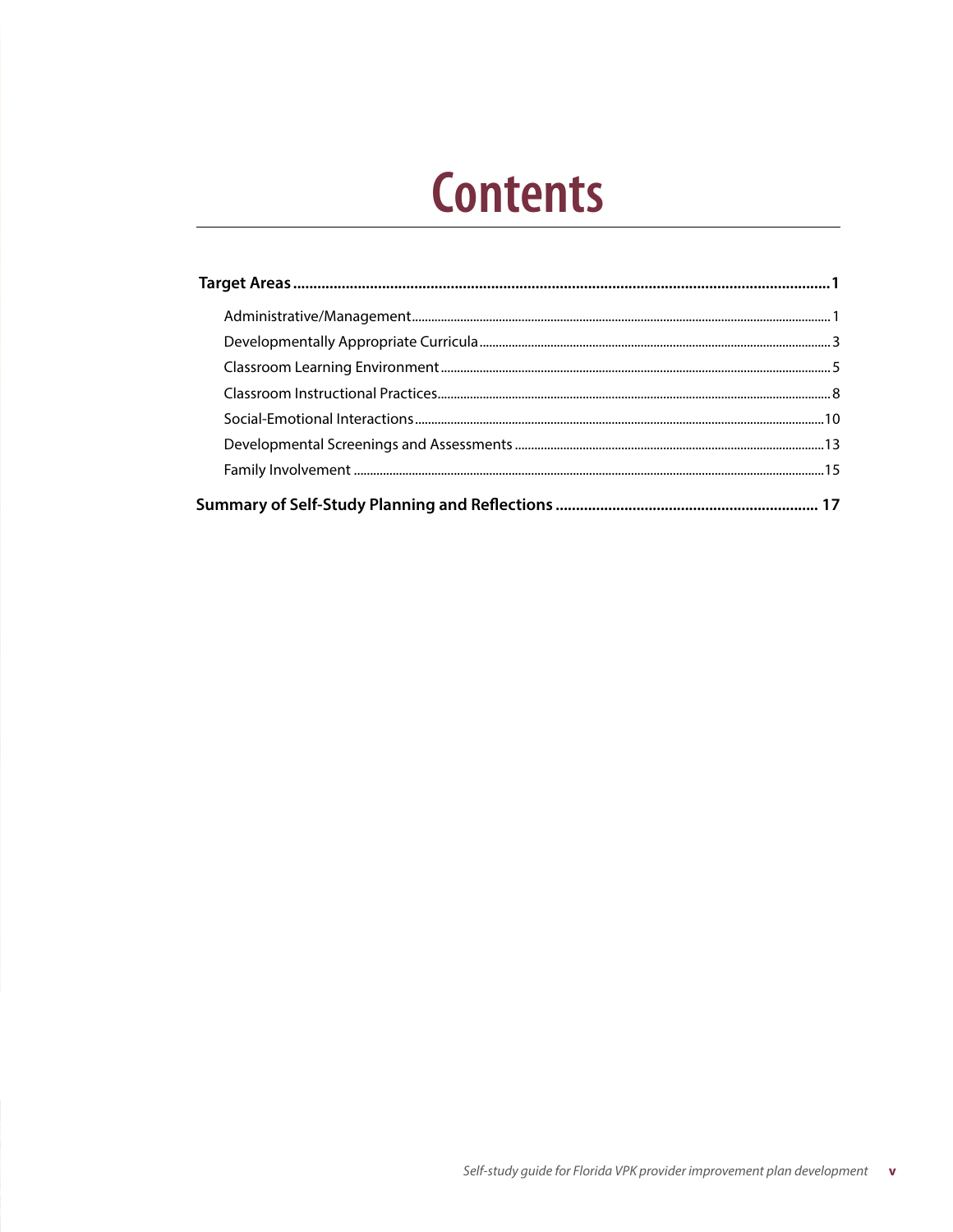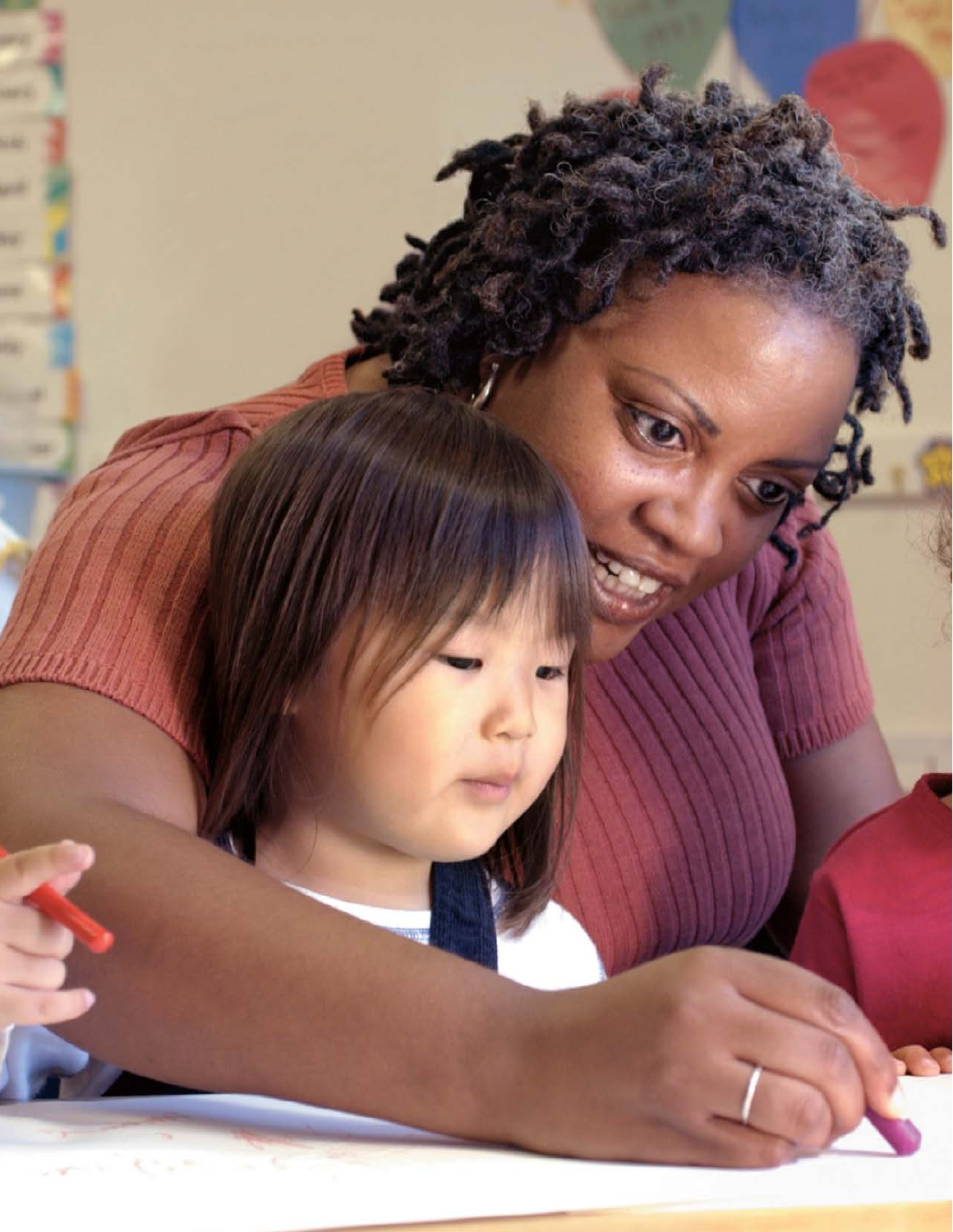## **Administrative/Management**

#### **Improvement Plan selection questions:**

- 1. Does our program have a business or strategic plan that includes a needs assessment, plan for services, goals, and strategies to achieve goals? Yes  $\Box$ No<sub>D</sub>
- 2. What information do we already have on how we are performing in this area? (e.g., Do we have employee satisfaction survey or questionnaire results?; Has the organizational climate been assessed?; What are the levels of teacher participation in professional development, or levels of educational attainment of our staff?)
- 3. How interested are we in selecting administrative/management practices as a target area for our Improvement Plan?

| Not at all                 | Somewhat                                                                                                | Very much |
|----------------------------|---------------------------------------------------------------------------------------------------------|-----------|
| in evaluating the program? | 4. If we decide to change our administrative/management practices, how can we involve parents and staff |           |

#### **Where can we access relevant information on administrative/ management practices?**

Head Start National Center on Program Management and Fiscal Operations [http://eclkc.ohs.acf.hhs.gov/hslc/tta](http://eclkc.ohs.acf.hhs.gov/hslc/tta-system/operations)[system/operations](http://eclkc.ohs.acf.hhs.gov/hslc/tta-system/operations)

McCormick Center for Early Childhood Leadership <http://cecl.nl.edu/>

#### **Building knowledge of evidence-based practices**

- Evidence shows a positive relation between organizational climate and classroom quality (McCormick Center for Early Childhood Leadership, 2011).
- The work environment; mentoring, coaching, and supervision; and resources to pursue professional development are predictors of quality in early care and education settings (National Survey of Early Care and Education Project Team, 2015).
- There is a need for supportive work environments that can alleviate stressful working conditions for teachers (Whitebook, Phillips, & Howes, 2014).

| 5. | Is this category being chosen for our Improvement Plan?           | Yes |  |
|----|-------------------------------------------------------------------|-----|--|
|    |                                                                   |     |  |
|    | If no, check all applicable reasons for this decision:            |     |  |
|    | Recently changed administrative/management practices              |     |  |
|    | Would like to, but do not have resources                          |     |  |
|    | We are happy with our current administrative/management practices |     |  |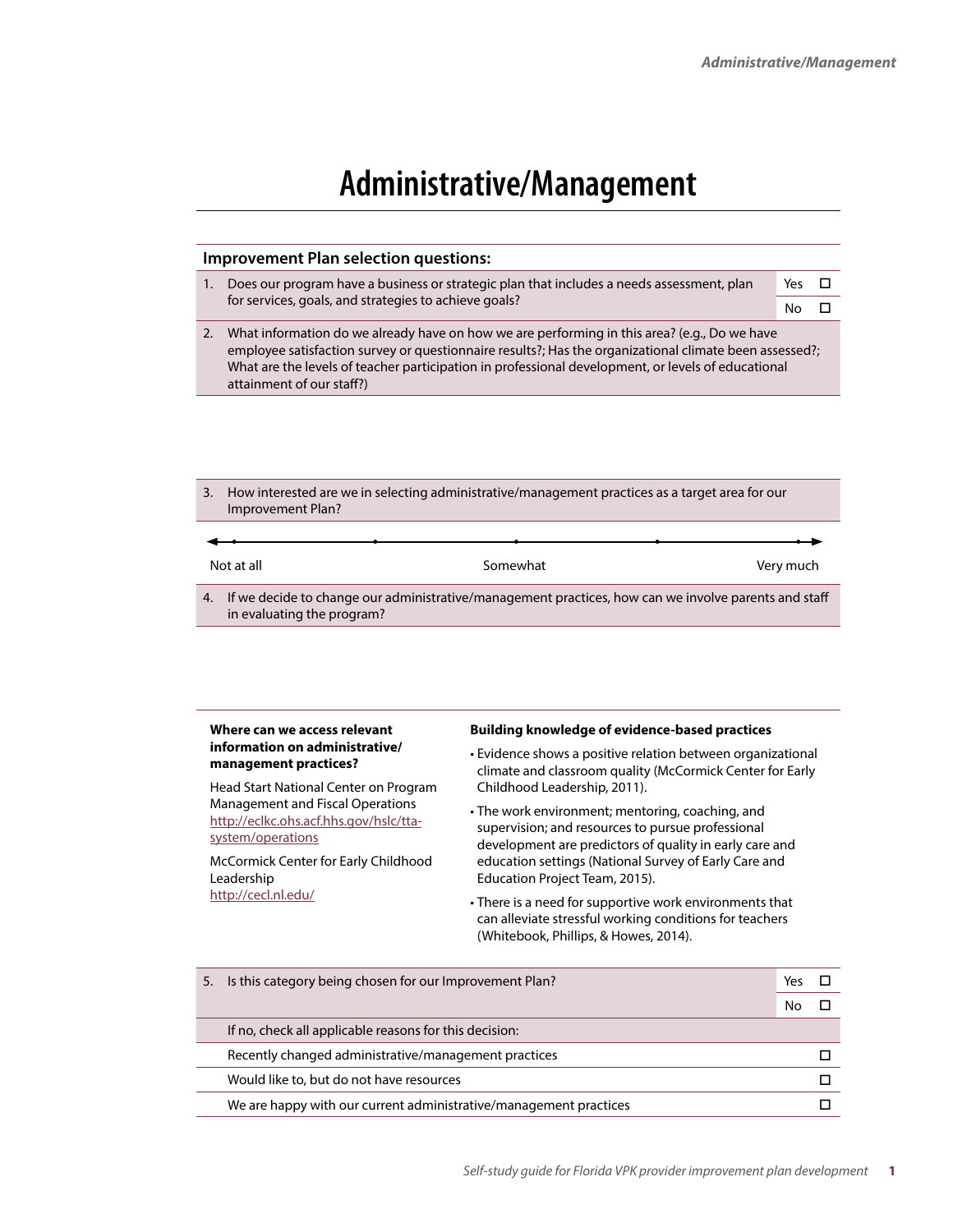If Yes, think about your Implementation Success Strategies:

1. Who needs to be involved to change administrative/management practices? (Do we need approvals?)

2. What is our timeline for changing our administrative/management practices?

3. What resources will be allocated to this process?

#### **Four steps to success**

Examples of actions that can be taken to improve this area are: developing or updating policy and procedures manuals, holding new staff orientations and regularly scheduled staff meetings, designing individualized professional development plans for all staff.

|    | Identify your four key steps in the process of changing administrative/management practices |                      |                     |
|----|---------------------------------------------------------------------------------------------|----------------------|---------------------|
|    | <b>Steps</b>                                                                                | Evidence of progress | Evidence of success |
| 1. |                                                                                             |                      |                     |
|    |                                                                                             |                      |                     |
|    |                                                                                             |                      |                     |
| 2. |                                                                                             |                      |                     |
|    |                                                                                             |                      |                     |
| 3. |                                                                                             |                      |                     |
|    |                                                                                             |                      |                     |
|    |                                                                                             |                      |                     |
| 4. |                                                                                             |                      |                     |
|    |                                                                                             |                      |                     |
|    |                                                                                             |                      |                     |

#### **Other resources**

• Florida Child Care and Education Program Director Credential: Competencies and Resource Bibliography <http://ccrain.fl-dcf.org/documents/-99/557.pdf#page=1>

• Program Administration Scale

Talan, T., & Bloom, P. (2004). Program Administration Scale. New York, NY: Teachers College Press.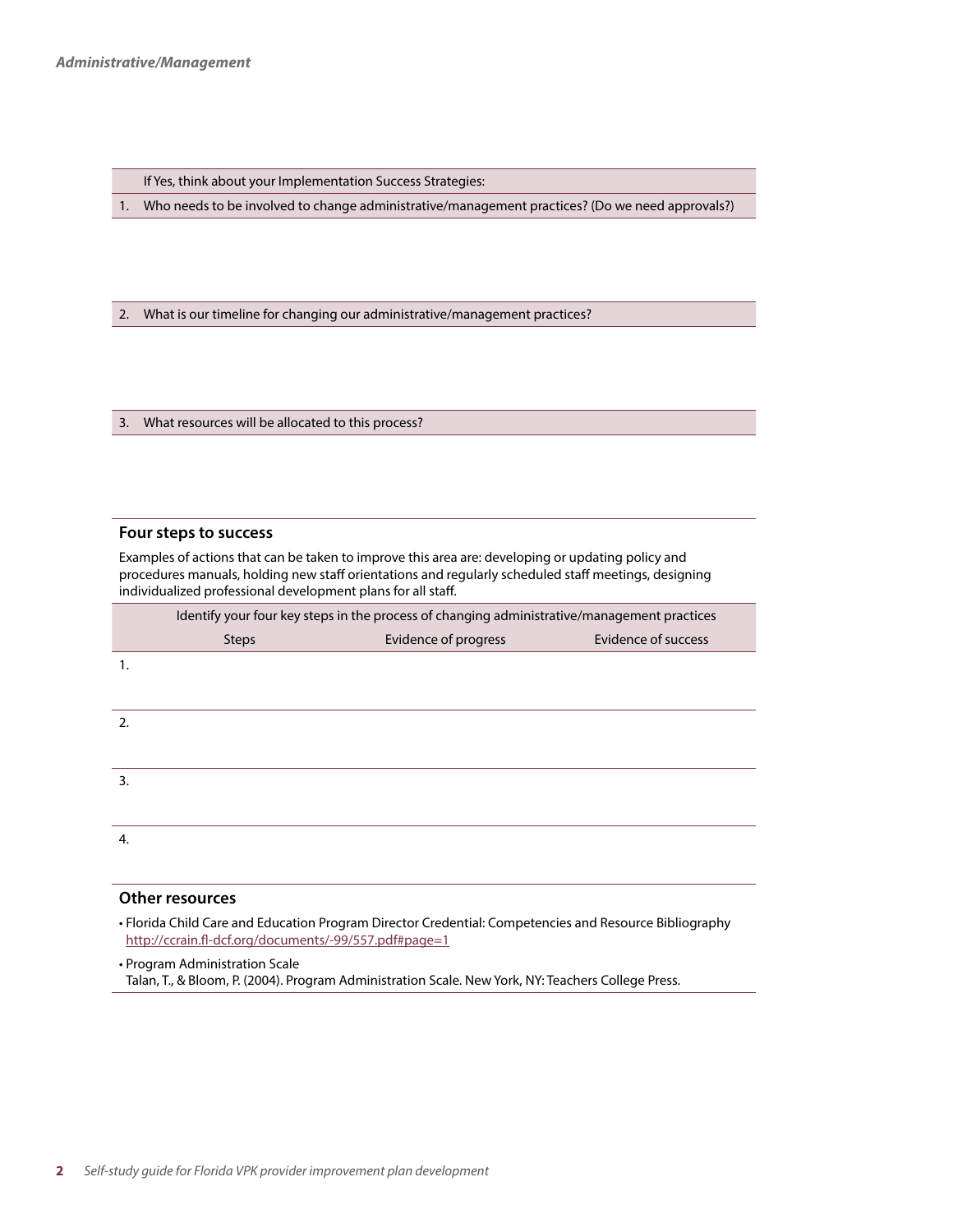# **Developmentally Appropriate Curricula**

|                  | <b>Improvement Plan selection questions:</b>                                                                                                                                                                                                     |           |   |  |  |
|------------------|--------------------------------------------------------------------------------------------------------------------------------------------------------------------------------------------------------------------------------------------------|-----------|---|--|--|
| 1.               | Is our program required to select a new curriculum as part of our Improvement Plan?                                                                                                                                                              | Yes       | П |  |  |
|                  |                                                                                                                                                                                                                                                  | No.       | п |  |  |
| 2.               | What information do we already have on how we are performing in this area? (e.g., Is our current<br>curricula on the State Approved List?; Does it have evidence of efficacy?; Does it systematically support<br>learning in all FELDS domains?) |           |   |  |  |
|                  |                                                                                                                                                                                                                                                  |           |   |  |  |
| $\overline{3}$ . | If we are not required to select a new curriculum, how interested are we in making this change?                                                                                                                                                  |           |   |  |  |
|                  |                                                                                                                                                                                                                                                  |           |   |  |  |
|                  | Somewhat<br>Not at all                                                                                                                                                                                                                           | Very much |   |  |  |
| 4.               | If we decide to change our curriculum, how will we achieve buy-in from administrators, teaching                                                                                                                                                  |           |   |  |  |

#### **Where can we access relevant information on curricula?**

personnel, and parents?

What Works Clearinghouse <http://ies.ed.gov/ncee/wwc/>

Head Start Early Childhood Learning and Knowledge Center [https://eclkc.ohs.acf.hhs.gov/hslc/tta](https://eclkc.ohs.acf.hhs.gov/hslc/tta-system/teaching/practice/curricula)[system/teaching/practice/curricula](https://eclkc.ohs.acf.hhs.gov/hslc/tta-system/teaching/practice/curricula)

Florida Office of Early Learning: VPK Approved Curricula (2012) [http://www.floridaearlylearning.com/](http://www.floridaearlylearning.com/providers/provider_resources/vpk_curriculum.aspx) [providers/provider\\_resources/vpk\\_](http://www.floridaearlylearning.com/providers/provider_resources/vpk_curriculum.aspx) [curriculum.aspx](http://www.floridaearlylearning.com/providers/provider_resources/vpk_curriculum.aspx)

Florida Office of Early Learning: School Readiness Approved Curricula (2014) [http://www.floridaearlylearning.com/](http://www.floridaearlylearning.com/providers/provider_resources/school_readiness_curriculum.aspx) [providers/provider\\_resources/school\\_](http://www.floridaearlylearning.com/providers/provider_resources/school_readiness_curriculum.aspx) [readiness\\_curriculum.aspx](http://www.floridaearlylearning.com/providers/provider_resources/school_readiness_curriculum.aspx)

#### **Building knowledge of evidence-based practices**

- There is a distinction between curricula that have been designed on research-based principles, and curricula with specific evidence of efficacy (Lonigan et al., 2008; Preschool Curriculum Evaluation Research Consortium, 2008).
- See the What Works Clearinghouse for information on which early childhood curricula have evidence of efficacy.
- Curricula with evidence of efficacy share a common feature of including systematic and explicit instruction for one or more learning domain (Sarama & Clements, 2013).
- Implementation fidelity and quality of curricula and instructional strategies can be supported by aligned and practice-focused professional development, such as coaching, mentoring, and peer-support activities (Early et al., 2014).

| 5. Is this category being chosen for our Improvement Plan? | Yes |  |
|------------------------------------------------------------|-----|--|
|                                                            | No  |  |
| If no, check all applicable reasons for this decision:     |     |  |
| Recently changed curriculum                                |     |  |
| Would like to, but do not have resources                   |     |  |
| We are happy with our current curriculum                   |     |  |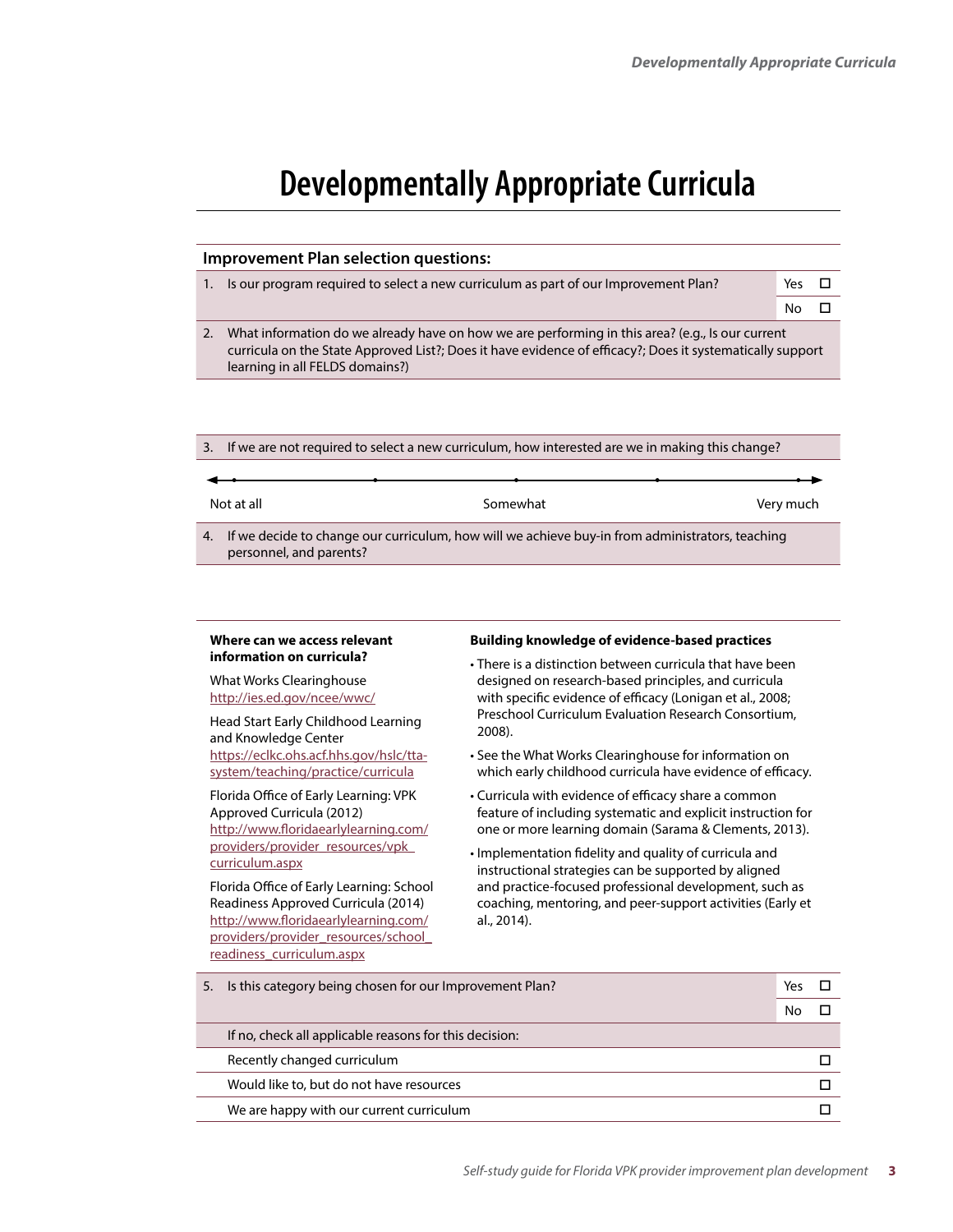If Yes, think about your Implementation Success Strategies:

1. Who needs to be involved to insure a successful curriculum selection and transition? (Do we need approvals?)

2. What is our timeline for selecting a new curriculum? For implementing the new curriculum?

3. What resources will be allocated to this process?

#### **Four steps to success**

Examples of actions that can be taken to improve this area are: providing professional development on curricula selection and implementation, establishing peer mentoring supports for fidelity of implementation, utilizing implementation checklists that accompany many curricula.

|               | Identify your four key steps in the process of selecting and implementing a new curriculum with fidelity |                      |                     |
|---------------|----------------------------------------------------------------------------------------------------------|----------------------|---------------------|
|               | <b>Steps</b>                                                                                             | Evidence of progress | Evidence of success |
|               |                                                                                                          |                      |                     |
|               |                                                                                                          |                      |                     |
| $\mathcal{D}$ |                                                                                                          |                      |                     |
|               |                                                                                                          |                      |                     |
| 3.            |                                                                                                          |                      |                     |
|               |                                                                                                          |                      |                     |
| 4.            |                                                                                                          |                      |                     |

#### **Other Resources**

- National Early Literacy Panel Report (2008) <http://familieslearning.org/NELP/pdf/NELP%20Report.pdf>
- Shanahan, T., & C. J. Lonigan, C. J. (2013). Literacy in Preschool and Kindergarten Children: The National Early Literacy Panel and Beyond, New York, NY: Brookes.
- Yoshigawa et al. (2013) Investing in Our Future: The Evidence Base on Preschool Education. <http://fcd-us.org/sites/default/files/Evidence%20Base%20on%20Preschool%20Education%20FINAL.pdf>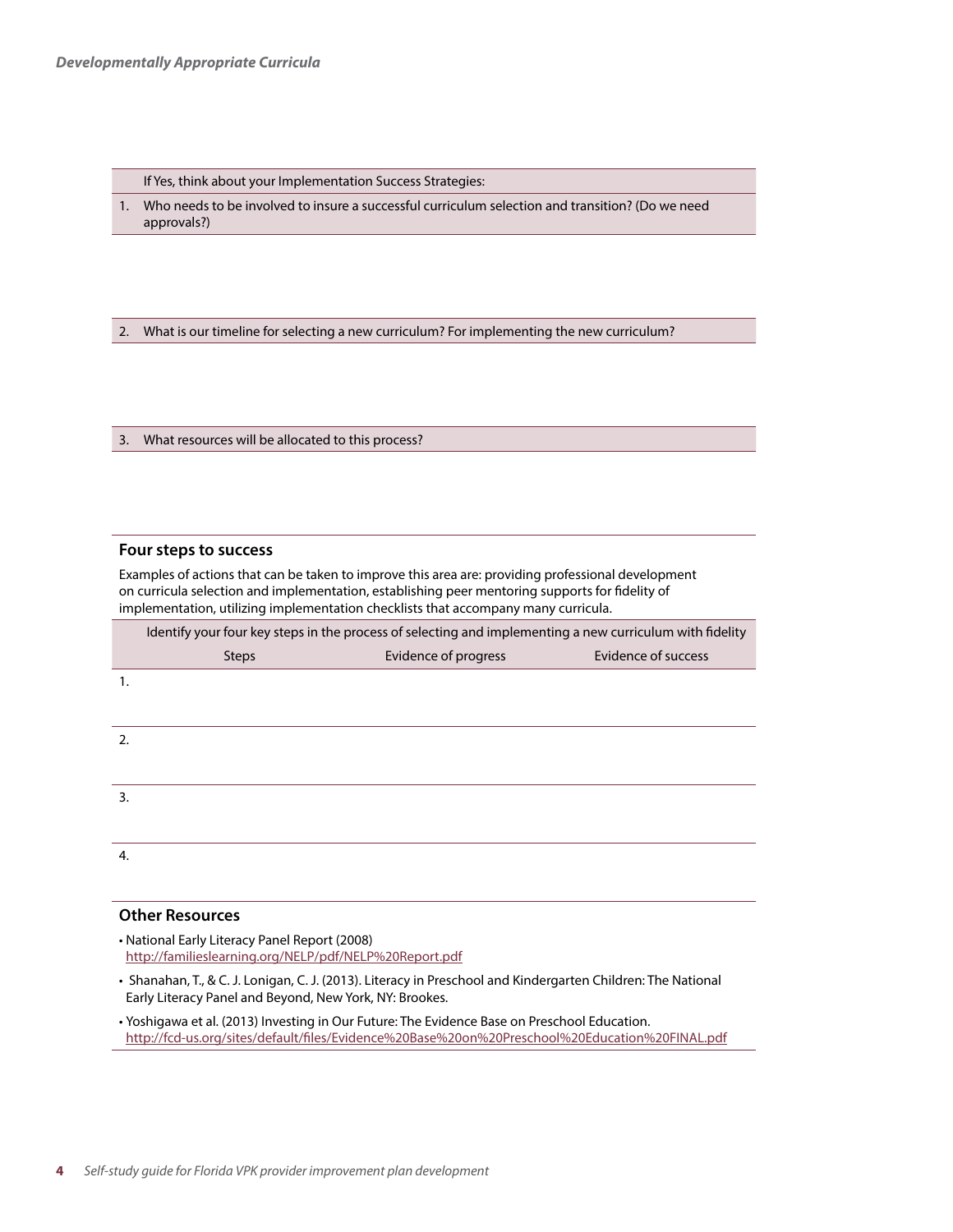## **Classroom Learning Environment**

#### **Improvement Plan selection questions:**

- 1. Does our program provide a safe and healthful environment that provides appropriate, wellmaintained, organized, and accessible indoor and outdoor physical environments? Yes  $\Box$  $No$   $\Box$
- 2. What information do we already have on how we are performing in this area? (e.g., Does the learning environment, which includes facilities, equipment and materials, facilitate children's and staff's learning and development?)

3. How interested are we in making changes to our classroom learning environment?

| Not at all                       | Somewhat                                                                                            | Very much |
|----------------------------------|-----------------------------------------------------------------------------------------------------|-----------|
| teaching personnel, and parents? | 4. If we decide to change our learning environment, how will we achieve buy-in from administrators, |           |

#### **Where can we access relevant information on learning environments?**

Childcare & Early Education Research Connections: Child Care Health & Safety A Key Topic Resource List [http://www.researchconnections.org/](http://www.researchconnections.org/childcare/resour ces/21231/pdf) [childcare/resour ces/21231/pdf](http://www.researchconnections.org/childcare/resour ces/21231/pdf)

National Association for the Education of Young Children (NAEYC) Accreditation Standards and Criteria, 3.A. – Designing Enriched Learning Environments, 5.C. – Maintaining a Healthful Environment, 9.A. – Indoor and Outdoor Equipment, Materials, and Furnishings, 9.B., Outdoor Environmental Design, 9.C., Building and Physical Design, 9.D., Environmental Health [http://www.naeyc.org/files/academy/](http://www.naeyc.org/files/academy/file/AllCriteriaDocument.pdf)

[file/AllCriteriaDocument.pdf](http://www.naeyc.org/files/academy/file/AllCriteriaDocument.pdf)

Health and Safety Checklist for Early Care and Education Programs to Assess Key National Health and Safety Standards [http://www.ncbi.nlm.nih.gov/](http://www.ncbi.nlm.nih.gov/pubmed/26210780) [pubmed/26210780](http://www.ncbi.nlm.nih.gov/pubmed/26210780)

#### **Building knowledge of evidence-based practices**

- Research Connections conducted a comprehensive search of its collection for resources focused on child care health and safety. This Key Topic Resource List includes an overview and listing of selected resources from the literature.
- Review the criteria related to Learning Environments from the NAEYC Accreditation Standards and Criteria and learn more about the NAEYC Criteria Review Process through resources available at: [http://www.naeyc.org/academy/](http://www.naeyc.org/academy/primary/feedbackstandards) [primary/feedbackstandards](http://www.naeyc.org/academy/primary/feedbackstandards).
- Learn about a project aimed at developing an observational Health and Safety Checklist to assess health and safety practices and conditions in early care and education (ECE) programs based on the qualitative and quantitative results of a pilot study (Alkon et al., 2015).
- Review the California Childcare Health Program Health and Safety Checklist which was developed by conducting a literature review, identifying a gold standard, revising and updating the original Checklist, consulting with an advisory group, and pilot testing the Checklist.
- Review a paper that explores there liability and validity evidence that is available for the ECERS-R Subscales 1) Space and Furnishings and 2) Personal Care Routines (Clifford et al., 2010).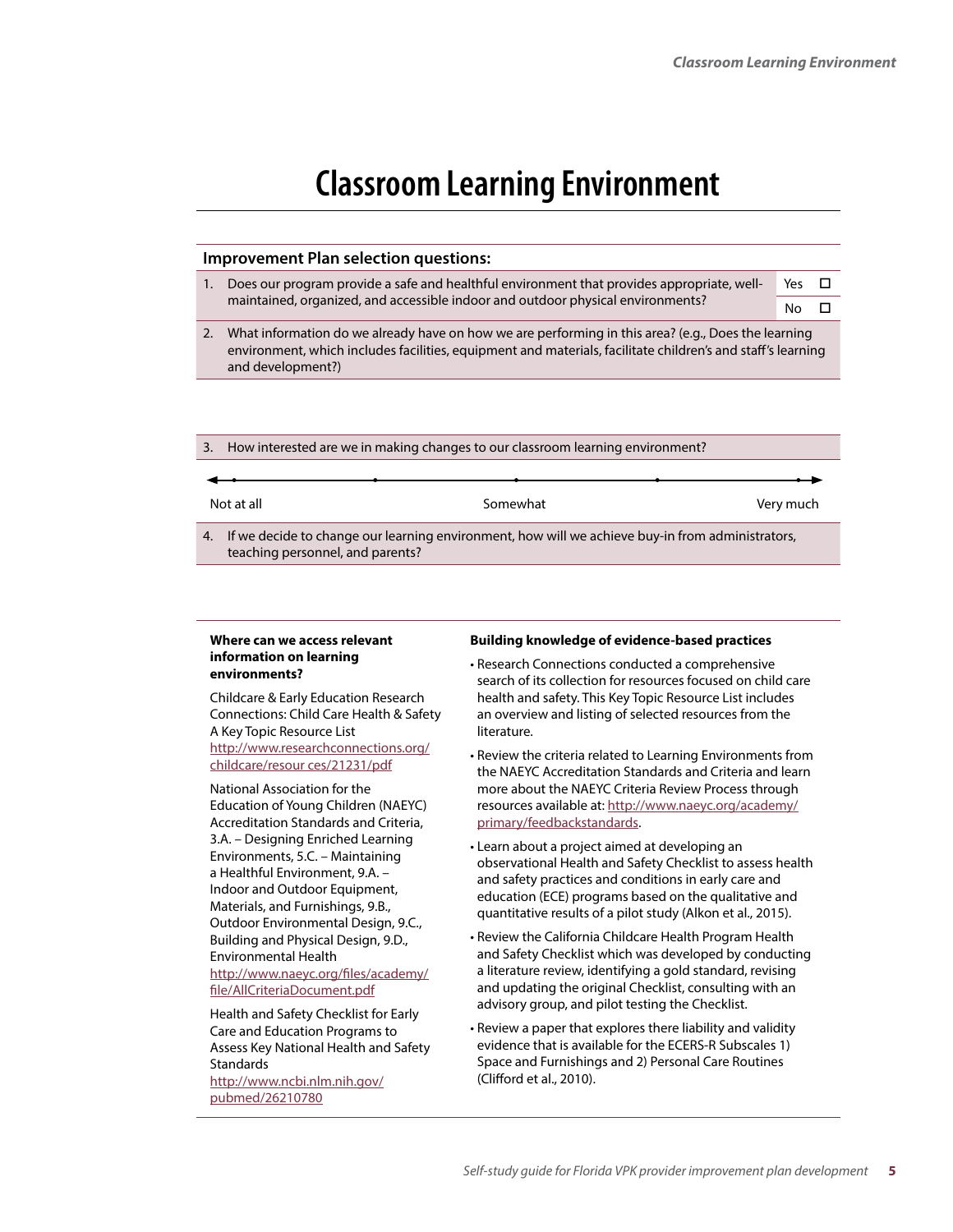| California Health and Safety Checklist<br>for Early Care and Education Programs<br>http://www.ucsfchildcarehealth.org/<br>pdfs/Checklists/HS_Checklist.pdf                                                                                                                                            | • Review a policy brief from the NIEER that explores<br>common facility issues and outlines strategies for<br>policymakers to address early care and education facility<br>needs (Sussman & Gillman, 2007). |     |   |
|-------------------------------------------------------------------------------------------------------------------------------------------------------------------------------------------------------------------------------------------------------------------------------------------------------|-------------------------------------------------------------------------------------------------------------------------------------------------------------------------------------------------------------|-----|---|
| Early Childhood Environmental Rating<br>Scale - Revised, Subscales 1) Space<br>and Furnishings and 2) Personal Care<br>Routines<br>http://ers.fpg.unc.edu/sites/ers.fpg.unc.<br>edu/files/ReliabilityEcers.pdf                                                                                        |                                                                                                                                                                                                             |     |   |
| National Institute for Early Education<br>Research - Policy Brief - Building Early<br>Childhood Facilities:<br>What States Can Do to Create Supply<br>and Promote Quality<br>http://nieer.org/publications/policy-<br>matters-policy-briefs/policy-brief-<br>building-early-childhood-facilities-what |                                                                                                                                                                                                             |     |   |
| Is this category being chosen for our Improvement Plan?<br>5.                                                                                                                                                                                                                                         |                                                                                                                                                                                                             | Yes | □ |
|                                                                                                                                                                                                                                                                                                       |                                                                                                                                                                                                             | No  | □ |
| If no, check all applicable reasons for this decision:                                                                                                                                                                                                                                                |                                                                                                                                                                                                             |     |   |
| Recently changed learning environment                                                                                                                                                                                                                                                                 |                                                                                                                                                                                                             |     | □ |
| Would like to, but do not have resources                                                                                                                                                                                                                                                              |                                                                                                                                                                                                             |     | □ |
| We are happy with our current learning environment                                                                                                                                                                                                                                                    |                                                                                                                                                                                                             |     | □ |

1. Who needs to be involved to insure successful changes to the learning environment? (Do we need approvals?)

2. What is our timeline for selecting changes to our learning environment? For implementing changes to our learning environment?

3. What resources will be allocated to this process?

If Yes, think about your Implementation Success Strategies: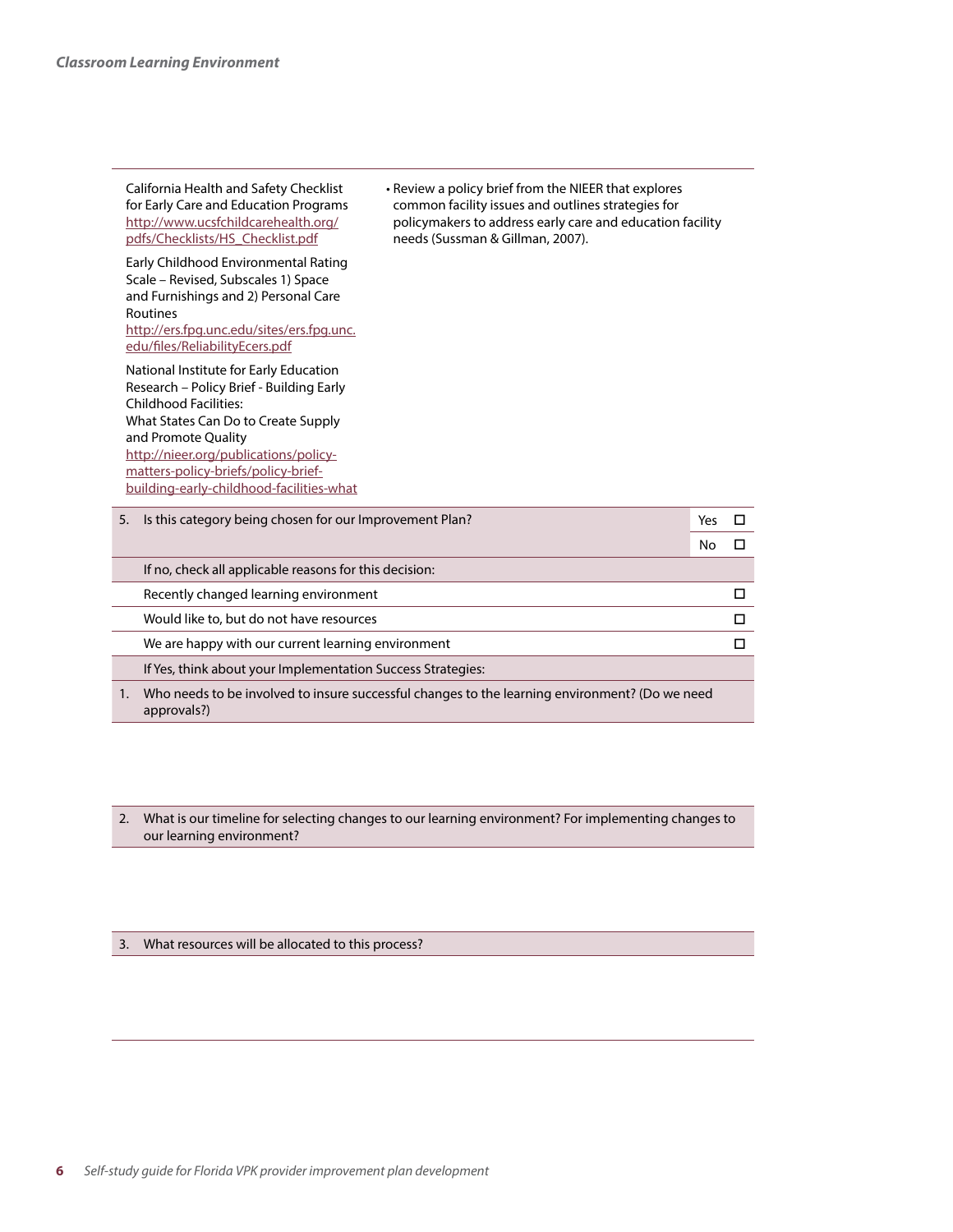#### **Four steps to success**

Examples of actions that can be taken to improve this area are: completing health and safety checklists, establishing effective room arrangement strategies, obtaining developmentally appropriate materials and equipment, and organized and accessible materials.

|    | Identify your four key steps in the process of selecting and implementing changes to your learning<br>environment: |                      |                     |
|----|--------------------------------------------------------------------------------------------------------------------|----------------------|---------------------|
|    | <b>Steps</b>                                                                                                       | Evidence of progress | Evidence of success |
| 1. |                                                                                                                    |                      |                     |
| 2. |                                                                                                                    |                      |                     |
| 3. |                                                                                                                    |                      |                     |
| 4. |                                                                                                                    |                      |                     |

#### **Other Resources**

- Florida Department of Education Health and Safety Checklists [http://www.floridaearlylearning.com/providers/provider\\_menu/health\\_and\\_safety\\_checklists.aspx](http://www.floridaearlylearning.com/providers/provider_menu/health_and_safety_checklists.aspx)
- Early Childhood Environment Rating Scale (ECERS-R), references <http://ers.fpg.unc.edu/e-selected-references-ecersecers-r>
- Preschool Facilities: Are States Providing Adequate Guidance? <http://eric.ed.gov/?id=EJ904676>
- Training Teachers to Use Environmental Arrangement and Milieu Teaching with Nonvocal Preschool Children
- <http://eric.ed.gov/?id=EJ474363>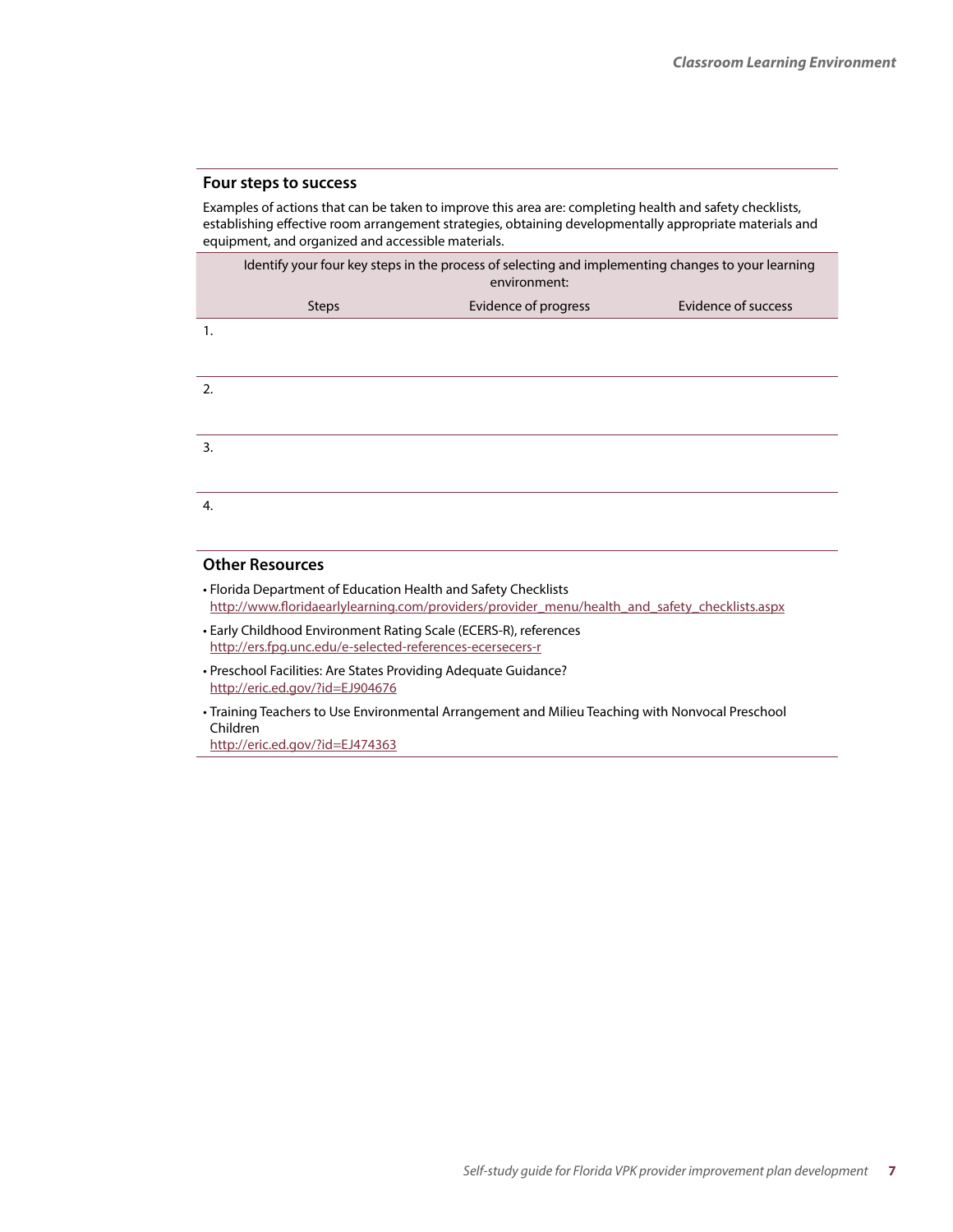# **Classroom Instructional Practices**

|                                                                                                                                                                                                                                                                                                                                                                                                                                                                                                                                                                                  | <b>Improvement Plan selection questions:</b>                                                                                                  |           |  |  |
|----------------------------------------------------------------------------------------------------------------------------------------------------------------------------------------------------------------------------------------------------------------------------------------------------------------------------------------------------------------------------------------------------------------------------------------------------------------------------------------------------------------------------------------------------------------------------------|-----------------------------------------------------------------------------------------------------------------------------------------------|-----------|--|--|
| 1.                                                                                                                                                                                                                                                                                                                                                                                                                                                                                                                                                                               | Does our program employ evidence-based instructional strategies?                                                                              | Yes       |  |  |
|                                                                                                                                                                                                                                                                                                                                                                                                                                                                                                                                                                                  |                                                                                                                                               | No        |  |  |
| What information do we already have on how we are performing in this area? (e.g., Are our lesson<br>2.<br>plans clearly incorporating instructional strategies aligned with the FELDS language, communication,<br>and emergent literacy and cognitive development and general knowledge domains?; Are children's<br>assessment results in these areas where we expect them to be?; For children with individualized<br>educational support plans in place, are they supported in the classroom?; What is our average<br>instructional support domain score, if using the CLASS?) |                                                                                                                                               |           |  |  |
|                                                                                                                                                                                                                                                                                                                                                                                                                                                                                                                                                                                  |                                                                                                                                               |           |  |  |
| 3.                                                                                                                                                                                                                                                                                                                                                                                                                                                                                                                                                                               | How interested are we in selecting instructional practices as a target area for our Improvement Plan?                                         |           |  |  |
|                                                                                                                                                                                                                                                                                                                                                                                                                                                                                                                                                                                  |                                                                                                                                               |           |  |  |
|                                                                                                                                                                                                                                                                                                                                                                                                                                                                                                                                                                                  | Not at all<br>Somewhat                                                                                                                        | Very much |  |  |
| 4.                                                                                                                                                                                                                                                                                                                                                                                                                                                                                                                                                                               | If we decide to address our instructional practices, how will we involve administrators, teaching<br>personnel, and parents in these changes? |           |  |  |
|                                                                                                                                                                                                                                                                                                                                                                                                                                                                                                                                                                                  |                                                                                                                                               |           |  |  |

#### **Where can we access relevant information on instructional practices?**

What Works Clearinghouse <http://ies.ed.gov/ncee/wwc/>

Head Start Early Childhood Learning and Knowledge Center [https://eclkc.ohs.acf.hhs.gov/hslc/tta](https://eclkc.ohs.acf.hhs.gov/hslc/tta-system/teaching/practice)[system/teaching/practice](https://eclkc.ohs.acf.hhs.gov/hslc/tta-system/teaching/practice)

Doing What Works <http://dwwlibrary.wested.org/>

Synthesis of IES Research on Early Intervention and Early Childhood **Education** [https://ies.ed.gov/ncser/](https://ies.ed.gov/ncser/pubs/20133001/pdf/20133001.pdf) [pubs/20133001/pdf/20133001.pdf](https://ies.ed.gov/ncser/pubs/20133001/pdf/20133001.pdf)

#### **Building knowledge of evidence-based practices**

• Consistent evidence supports that the quality of teacherchild interactions, particularly related to the quality of the scaffolding and opportunities to learn new content that are provided relate to student academic growth during the preschool period (Peisner-Feinberg et al., 2014, 2015; Zaslow et al., 2010).

• Clear evidence from numerous high quality studies supports the benefit of intentional and explicit instruction of both early literacy and early mathematics concepts for preschool age children (Lonigan, Schatschneider et al., 2008; Lonigan, Shanahan et al., 2008).

• Research supports the inclusion of both teacher-directed and child-directed learning opportunities during the preschool day; in particular, there is consistent evidence in support of small group instructional experiences for children (Diamond et al., 2013; Yoshigawa et al., 2013).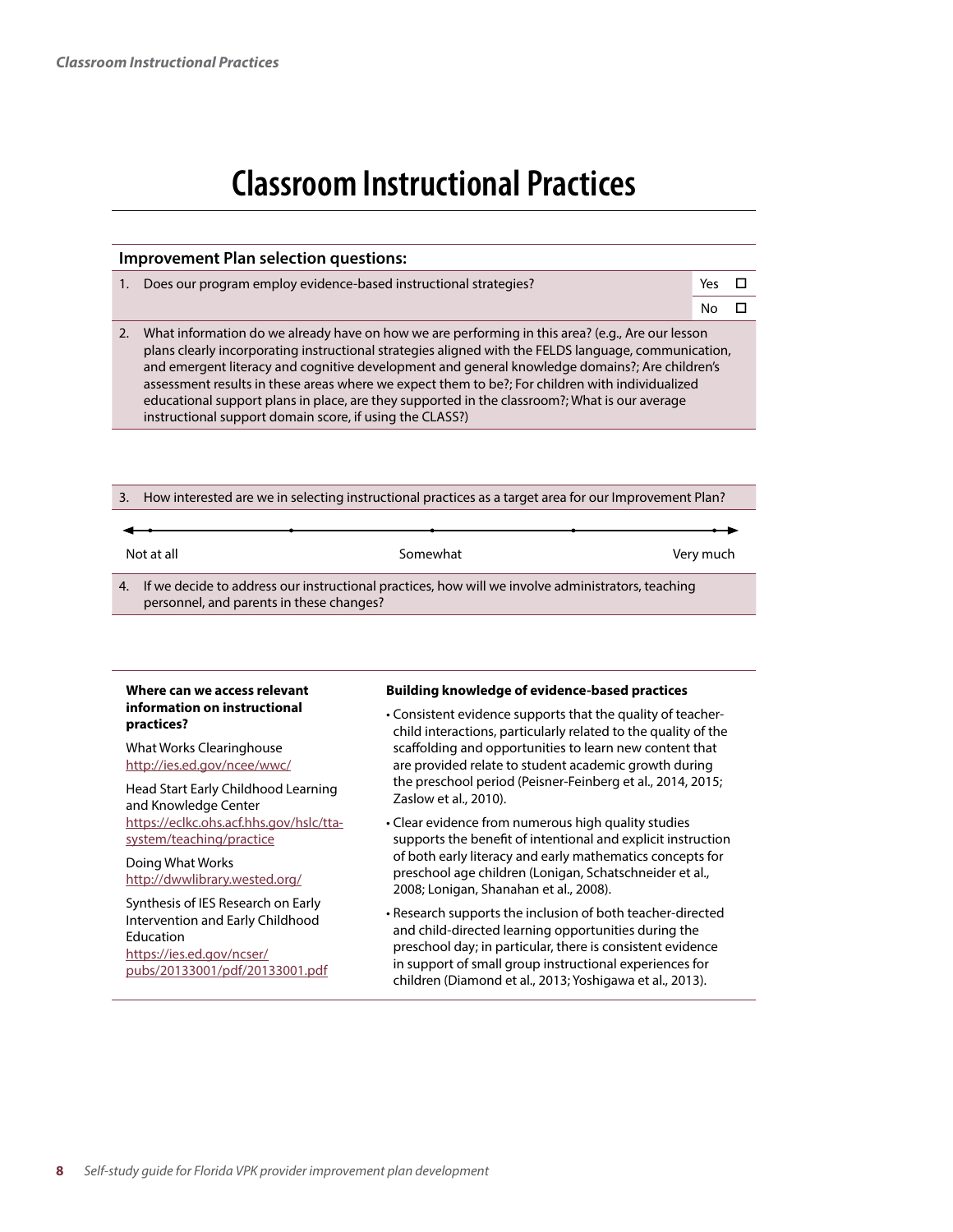| 5. | Is this category being chosen for our Improvement Plan?                                                  | Yes |  |
|----|----------------------------------------------------------------------------------------------------------|-----|--|
|    |                                                                                                          | No  |  |
|    | If no, check all applicable reasons for this decision:                                                   |     |  |
|    | Recently addressed instructional practices                                                               |     |  |
|    | Would like to, but do not have resources                                                                 |     |  |
|    | We are happy with our current instructional practices                                                    |     |  |
|    | If Yes, think about your Implementation Success Strategies:                                              |     |  |
|    | Who needs to be involved to insure a positive change in instructional practices? (Do we need approvals?) |     |  |

2. What is our timeline for addressing instructional practices?

3. What resources will be allocated to this process?

#### **Four steps to success**

Examples of actions that can be taken to improve this area are: conducting professional development on evidence- based instructional practices and strategies, providing peer mentoring for staff on implementation of evidence-based instructional practices, reviewing the alignment of our instructional practices with the FELDS learning standards to identify areas of strength and need for improvement.

|                  | Identify your four key steps in the process of addressing instructional practices |                      |                     |  |
|------------------|-----------------------------------------------------------------------------------|----------------------|---------------------|--|
|                  | <b>Steps</b>                                                                      | Evidence of progress | Evidence of success |  |
| 1.               |                                                                                   |                      |                     |  |
| 2.               |                                                                                   |                      |                     |  |
| $\overline{3}$ . |                                                                                   |                      |                     |  |
| 4.               |                                                                                   |                      |                     |  |

#### **Other Resources**

- VPK Learning Center Activities [http://www.fcrr.org/for-educators/prek\\_cca.asp](http://www.fcrr.org/for-educators/prek_cca.asp)
- VPK Language and Vocabulary Teacher Toolkit <http://www.flvpkonline.org/teachertoolkit/langVoc/index.htm>
- Explicit Instruction: Effective and Efficient Teaching by Anita L. Archer and Charles A. Hughes. (2011) <http://explicitinstruction.org/download/sample-chapter.pdf>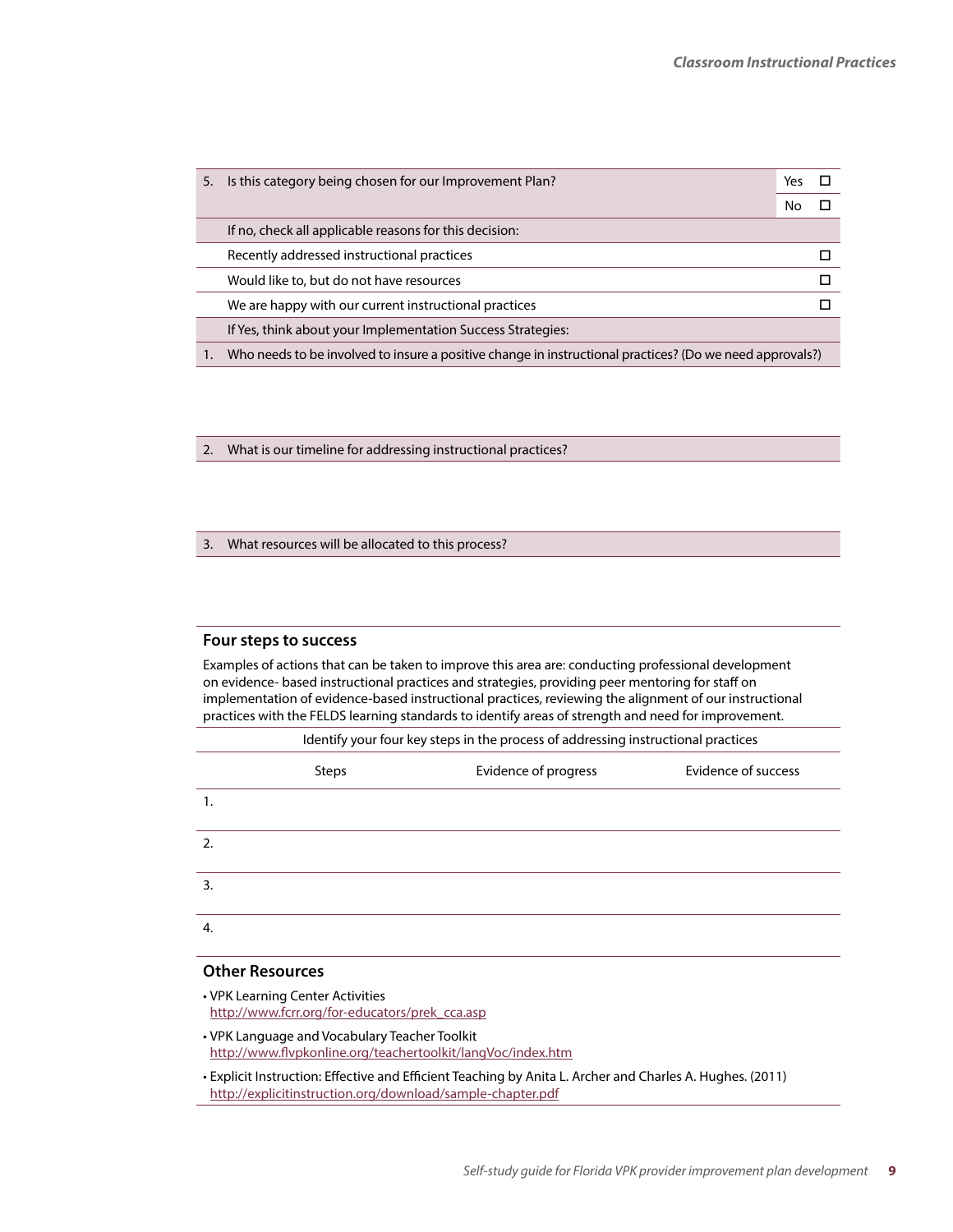# **Social-Emotional Interactions**

|                                                                                                                                                                                                                                                                                                                                                                                                                    | <b>Improvement Plan selection questions:</b>                                       |                                                                                                                                                                            |    |   |  |  |
|--------------------------------------------------------------------------------------------------------------------------------------------------------------------------------------------------------------------------------------------------------------------------------------------------------------------------------------------------------------------------------------------------------------------|------------------------------------------------------------------------------------|----------------------------------------------------------------------------------------------------------------------------------------------------------------------------|----|---|--|--|
| 1.                                                                                                                                                                                                                                                                                                                                                                                                                 | Does our program have a positive behavior support system in place?                 |                                                                                                                                                                            |    | П |  |  |
|                                                                                                                                                                                                                                                                                                                                                                                                                    |                                                                                    |                                                                                                                                                                            | No | □ |  |  |
| What information do we already have on how we are performing in this area? (e.g., Are social-emotional<br>2.<br>competencies incorporated into teachers' regular lesson plans?; Are children's assessment results in<br>this area where we expect them to be?; For children with behavioral support plans in place, are they<br>working?; What is our average Emotional Support domain score, if using the CLASS?) |                                                                                    |                                                                                                                                                                            |    |   |  |  |
|                                                                                                                                                                                                                                                                                                                                                                                                                    |                                                                                    |                                                                                                                                                                            |    |   |  |  |
| 3.                                                                                                                                                                                                                                                                                                                                                                                                                 | Plan?                                                                              | How interested are we in selecting social-emotional interactions as a target area for our Improvement                                                                      |    |   |  |  |
|                                                                                                                                                                                                                                                                                                                                                                                                                    |                                                                                    |                                                                                                                                                                            |    |   |  |  |
| Somewhat<br>Not at all<br>Very much                                                                                                                                                                                                                                                                                                                                                                                |                                                                                    |                                                                                                                                                                            |    |   |  |  |
| 4.                                                                                                                                                                                                                                                                                                                                                                                                                 | personnel, and parents about its importance?                                       | If we decide to address our social-emotional interactions, how will we inform administrators, teaching                                                                     |    |   |  |  |
|                                                                                                                                                                                                                                                                                                                                                                                                                    |                                                                                    |                                                                                                                                                                            |    |   |  |  |
|                                                                                                                                                                                                                                                                                                                                                                                                                    | Where can we access relevant                                                       | <b>Building knowledge of evidence-based practices</b>                                                                                                                      |    |   |  |  |
| information on social-emotional<br>interactions?<br>Center on the Social and Emotional<br>Foundations for Early Learning                                                                                                                                                                                                                                                                                           |                                                                                    | • Components of school climate that promote social-<br>emotional learning include engagement, safety, and                                                                  |    |   |  |  |
|                                                                                                                                                                                                                                                                                                                                                                                                                    |                                                                                    | environments supportive of autonomy, competence, and<br>connectedness (Yoder, 2014).                                                                                       |    |   |  |  |
|                                                                                                                                                                                                                                                                                                                                                                                                                    | http://csefel.vanderbilt.edu/<br>Positive Behavioral Interventions and<br>Supports | • There is evidence to support that modifying the classroom<br>learning environment can decrease problem behaviors<br>(Epstein, Atkins, Cullinan, Kutash, & Weaver, 2008). |    |   |  |  |

- Evidence suggests the use of school-wide positive behavior support systems (based on prevention, multitiered support, and data-based decision-making) in addressing and preventing problem behaviors (Epstein, Atkins, Cullinan, Kutash, & Weaver, 2008; American Academy of Pediatrics, 2013).
- Students in grades K-12 who receive instruction in socialemotional competencies not only display more positive social behaviors, but also increased academic achievement (Durlak et al., 2011; Yoder, 2014).
- Social skills training through modeling, role-playing, and providing specific instruction on social skills (including communication, problem solving, decision making, self- management, and peer relations) show positive effects for young children with disabilities (What Works Clearinghouse, 2013).

[https://www.pbis.org/community/](https://www.pbis.org/community/early-childhood/child-care-pre-k) [early-childhood/child-care-pre-k](https://www.pbis.org/community/early-childhood/child-care-pre-k) Self-Assessing Social and Emotional Instruction and Competencies: A Tool

[http://www.gtlcenter.org/sites/default/](http://www.gtlcenter.org/sites/default/files/SelfAssessmentSEL.pdf)

Technical Assistance Center on Social Emotional Intervention for Young

[files/SelfAssessmentSEL.pdf](http://www.gtlcenter.org/sites/default/files/SelfAssessmentSEL.pdf)

<www.challengingbehavior.org> What Works Clearinghouse: Student

[http://ies.ed.gov/ncee/wwc/Topic.](http://ies.ed.gov/ncee/wwc/Topic.aspx?sid=15)

for Teachers

Children

Behavior

[aspx?sid=15](http://ies.ed.gov/ncee/wwc/Topic.aspx?sid=15)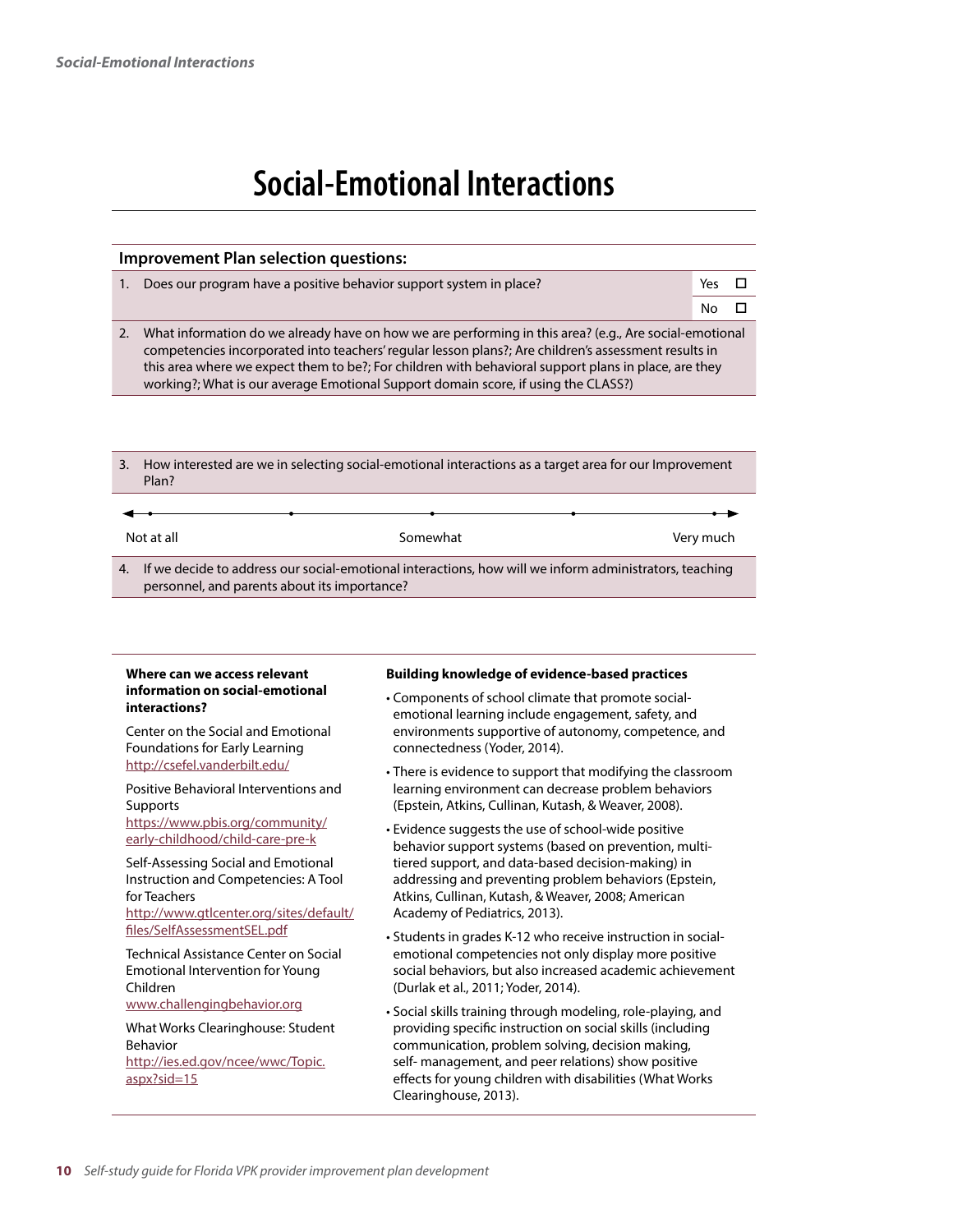| 5. | Is this category being chosen for our Improvement Plan?                                                           | Yes |  |
|----|-------------------------------------------------------------------------------------------------------------------|-----|--|
|    |                                                                                                                   | Nο  |  |
|    | If no, check all applicable reasons for this decision:                                                            |     |  |
|    | Recently addressed social-emotional interactions                                                                  |     |  |
|    | Would like to, but do not have resources                                                                          |     |  |
|    | We are happy with our current social-emotional interactions                                                       |     |  |
|    | If Yes, think about your Implementation Success Strategies:                                                       |     |  |
|    | Who needs to be involved to insure a positive change in social-emotional interactions? (Do we need<br>approvals?) |     |  |

2. What is our timeline for addressing social-emotional interactions?

3. What resources will be allocated to this process?

#### **Four steps to success**

Examples of actions that can be taken to improve this area are: providing new staff orientation and ongoing professional development on supportive adult-child relationships, creating a peer-mentoring system for staff members with ongoing feedback and support, and developing and implementing a program-wide system of behavioral supports for children.

|    | Identify your four key steps in the process of addressing social-emotional interactions |                      |                     |  |
|----|-----------------------------------------------------------------------------------------|----------------------|---------------------|--|
|    | <b>Steps</b>                                                                            | Evidence of progress | Evidence of success |  |
| 1. |                                                                                         |                      |                     |  |
| 2. |                                                                                         |                      |                     |  |
| 3. |                                                                                         |                      |                     |  |
| 4. |                                                                                         |                      |                     |  |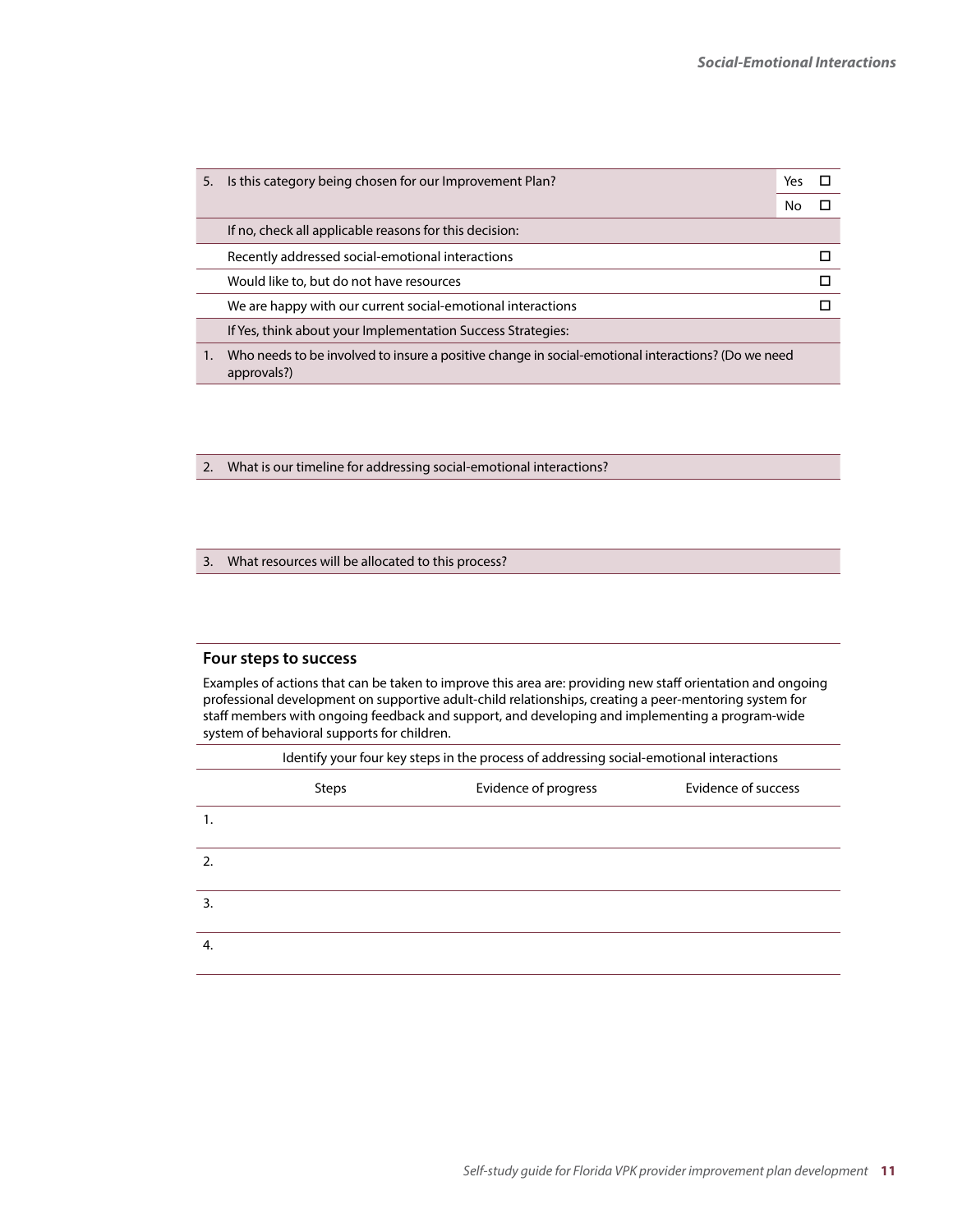#### **Other Resources**

- 2013 CASEL Guide: Effective Social and Emotional Learning Programs Preschool and Elementary School Edition <http://www.casel.org/preschool-and-elementary-edition-casel-guide>
- Classroom Assessment Scoring System (CLASS) Pre-K: Emotional Support Domain <http://teachstone.com/classroom-assessment-scoring-system/age-levels/age-levels-pre-k/>
- Head Start Social & Emotional Development Support Materials [http://eclkc.ohs.acf.hhs.gov/hslc/hs/sr/approach/elof/se\\_dev.html](http://eclkc.ohs.acf.hhs.gov/hslc/hs/sr/approach/elof/se_dev.html)
- Compendium of preschool through elementary school social-emotional learning and associated assessment measures [http://static1.squarespace.com/static/513f79f9e4b05ce7b70e9673/t/527815bbe4b057bbfd8adb2e/13836](http://static1.squarespace.com/static/513f79f9e4b05ce7b70e9673/t/527815bbe4b057bbfd8adb2e/13836 01595064/compendium-of-preschool-through-elementary-school-social-emotional-learning-and-associated- assessment-measures.pdf)  [01595064/compendium-of-preschool-through-elementary-school-social-emotional-learning-and](http://static1.squarespace.com/static/513f79f9e4b05ce7b70e9673/t/527815bbe4b057bbfd8adb2e/13836 01595064/compendium-of-preschool-through-elementary-school-social-emotional-learning-and-associated- assessment-measures.pdf)[associated- assessment-measures.pdf](http://static1.squarespace.com/static/513f79f9e4b05ce7b70e9673/t/527815bbe4b057bbfd8adb2e/13836 01595064/compendium-of-preschool-through-elementary-school-social-emotional-learning-and-associated- assessment-measures.pdf)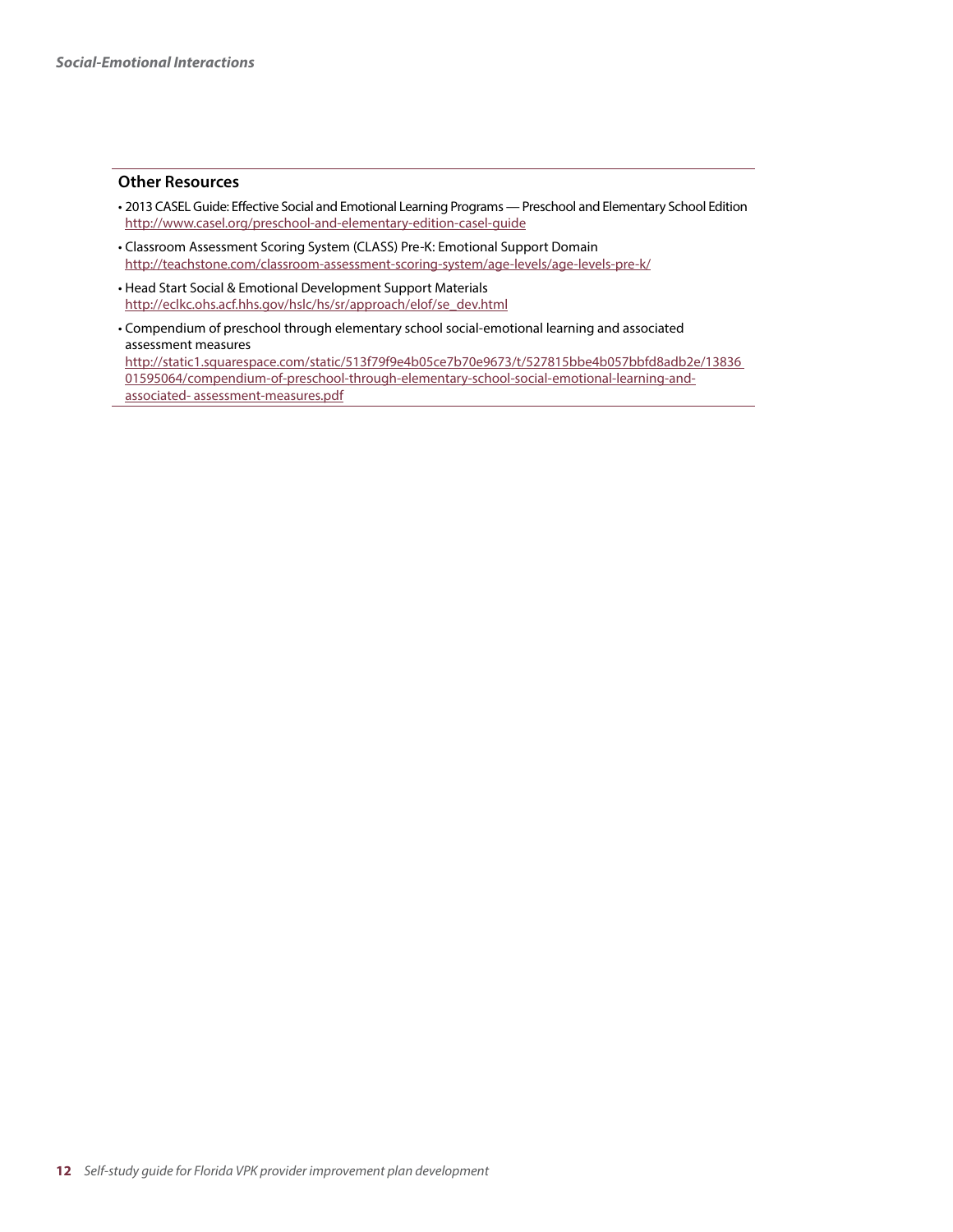## **Developmental Screenings and Assessments**

#### **Improvement Plan selection questions:**

- 1. Does our program have a comprehensive assessment system in place?  $\Box$  Yes  $\Box$  $No$   $\Box$ 2. What information do we already have on how we are performing in this area? (e.g., Are we completing all three or just two of the VPK assessments during the school year?; Are children's assessment results on these measures area where we expect them to be?; How are we incorporating the results of the VPK Assessment and other measures into our instructional lesson planning?; What steps are we currently taking to identify children who may benefit from a comprehensive developmental assessment from an early intervention professional?)
- 3. How interested are we in selecting screenings and assessments as a target area for our Improvement Plan?

| Not at all |  | Somewhat                                                                                                | Very much |
|------------|--|---------------------------------------------------------------------------------------------------------|-----------|
|            |  | 4. If we decide to address our screening and assessment procedures, how will we involve administrators, |           |

teaching personnel, & parents in this process and share results with these groups?

#### **Where can we access relevant information on screening and assessments?**

Understanding and Choosing Assessments and Developmental Screeners for Young Children Ages 3-5 [http://www.acf.hhs.gov/sites/default/](http://www.acf.hhs.gov/sites/default/files/assets/screeners_final.pdf) [files/assets/screeners\\_final.pdf](http://www.acf.hhs.gov/sites/default/files/assets/screeners_final.pdf)

Early Childhood Developmental Screening: A Compendium of Measures for Children Ages Birth to Five [http://www.acf.hhs.gov/sites/default/](http://www.acf.hhs.gov/sites/default/files/opre/compendium_2013_508_compliant_final_2_5_2014.pdf) [files/opre/compendium\\_2013\\_508\\_](http://www.acf.hhs.gov/sites/default/files/opre/compendium_2013_508_compliant_final_2_5_2014.pdf) [compliant\\_final\\_2\\_5\\_2014.pdf](http://www.acf.hhs.gov/sites/default/files/opre/compendium_2013_508_compliant_final_2_5_2014.pdf)

Assessment of Preschool Early Literacy Skills [http://www.ncbi.nlm.nih.gov/pmc/](http://www.ncbi.nlm.nih.gov/pmc/articles/PMC3237681/) [articles/PMC3237681/](http://www.ncbi.nlm.nih.gov/pmc/articles/PMC3237681/)

#### **Building knowledge of evidence-based practices** • Young children should be screened for on-track growth

- and development, so that developmental issues that may require additional assessment and intervention can be identified early (Halle et al., 2011; Moodie et al., 2014).
- High quality assessment practices with young children include observational, rating scale, and direct-testing measurement methods ( Halle et al., 2011; National Research Council, 2008).
- To be of benefit, assessments of young children must be reliable and valid measures of the skills or behavior they are intended to measure (Lonigan, Allan, & Lerner, 2011; National Research Council, 2008).
- Classroom-based assessments of children's learning progress are of optimal value when the results of these assessments are used by teachers to inform instructional decision-making, such as for grouping of children, pacing of instruction, and refinement of teaching practices (Greenwood et al., 2011; National Research Council, 2008).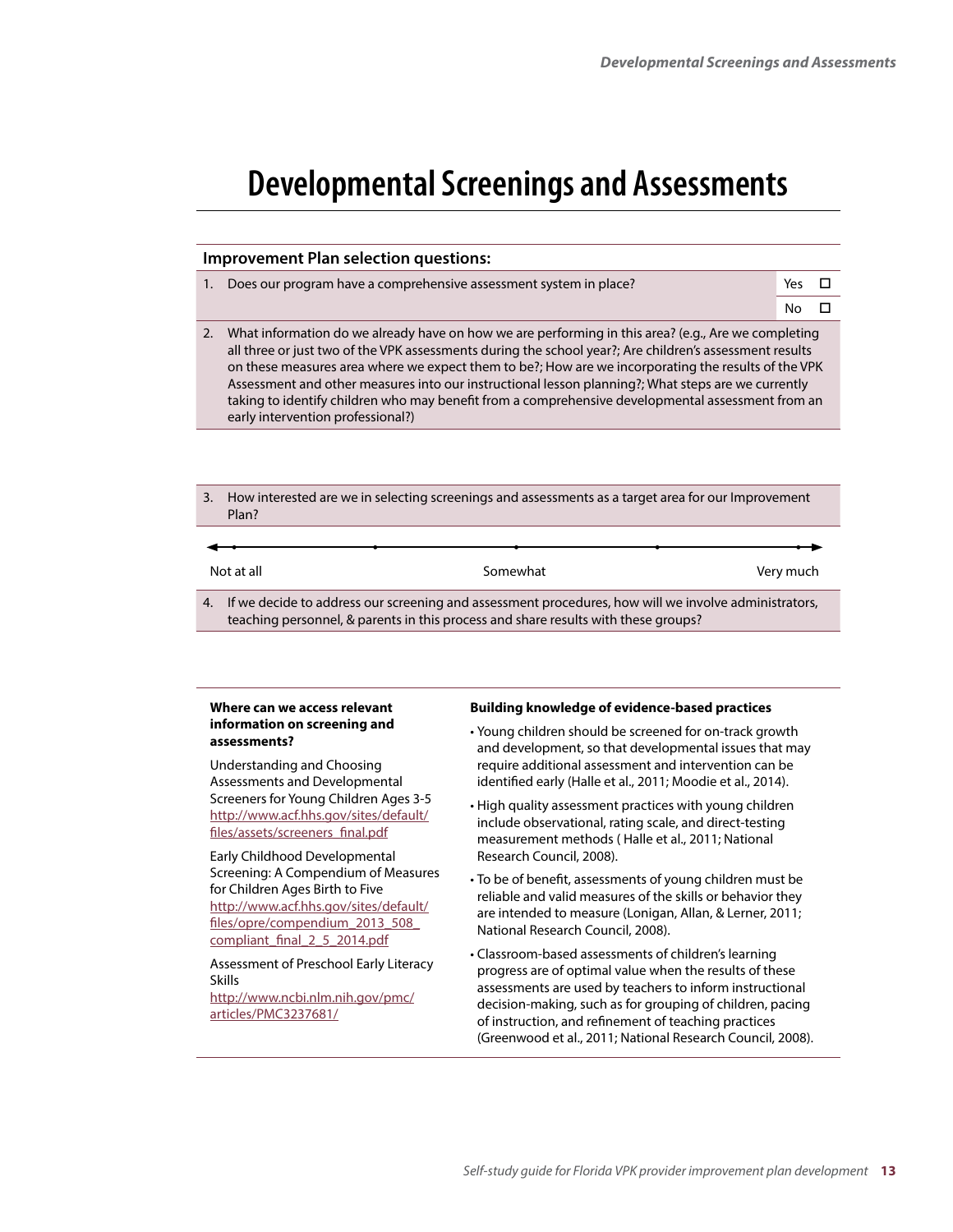|    | 5. Is this category being chosen for our Improvement Plan?                                                                                 | Yes |  |
|----|--------------------------------------------------------------------------------------------------------------------------------------------|-----|--|
|    |                                                                                                                                            | N٥  |  |
|    | If no, check all applicable reasons for this decision:                                                                                     |     |  |
|    | Recently addressed screening and assessment                                                                                                |     |  |
|    | Would like to, but do not have resources                                                                                                   |     |  |
|    | We are happy with our current screening and assessment measures and procedures                                                             |     |  |
|    | If Yes, think about your Implementation Success Strategies:                                                                                |     |  |
| 1. | Who needs to be involved to insure a positive change in our screening and assessment protocols and<br>procedures ? (Do we need approvals?) |     |  |

2. What is our timeline for addressing screening and assessments?

3. What resources will be allocated to this process?

#### **Four steps to success**

Examples of actions that can be taken to improve this area are: professional development opportunities for staff regarding screening and assessment tools; selection of screening and assessment tools that are specifically appropriate for the purpose for which they will be used; staff participation in the Florida Early Learning and Developmental Standards training and in trainings specifically related to the VPK Assessment.

|    | Identify your four key steps in the process of addressing screening and assessment |                      |                     |  |
|----|------------------------------------------------------------------------------------|----------------------|---------------------|--|
|    | <b>Steps</b>                                                                       | Evidence of progress | Evidence of success |  |
|    |                                                                                    |                      |                     |  |
|    |                                                                                    |                      |                     |  |
| 3. |                                                                                    |                      |                     |  |
| 4. |                                                                                    |                      |                     |  |

#### **Other Resources**

• VPK Assessment Information <http://www.flvpkonline.org/teachertoolkit/assessment/index.htm>

• National Research Council Early Childhood Assessment Report (Snowetal., 2008) [http://www.acf.hhs.gov/sites/default/files/opre/early\\_child\\_assess.pdf](http://www.acf.hhs.gov/sites/default/files/opre/early_child_assess.pdf)

• Learning from Assessment Website <http://eclkc.ohs.acf.hhs.gov/hslc/tta-system/teaching/eecd/Assessment/Ongoing%20Assessment/lfa.html#welcome>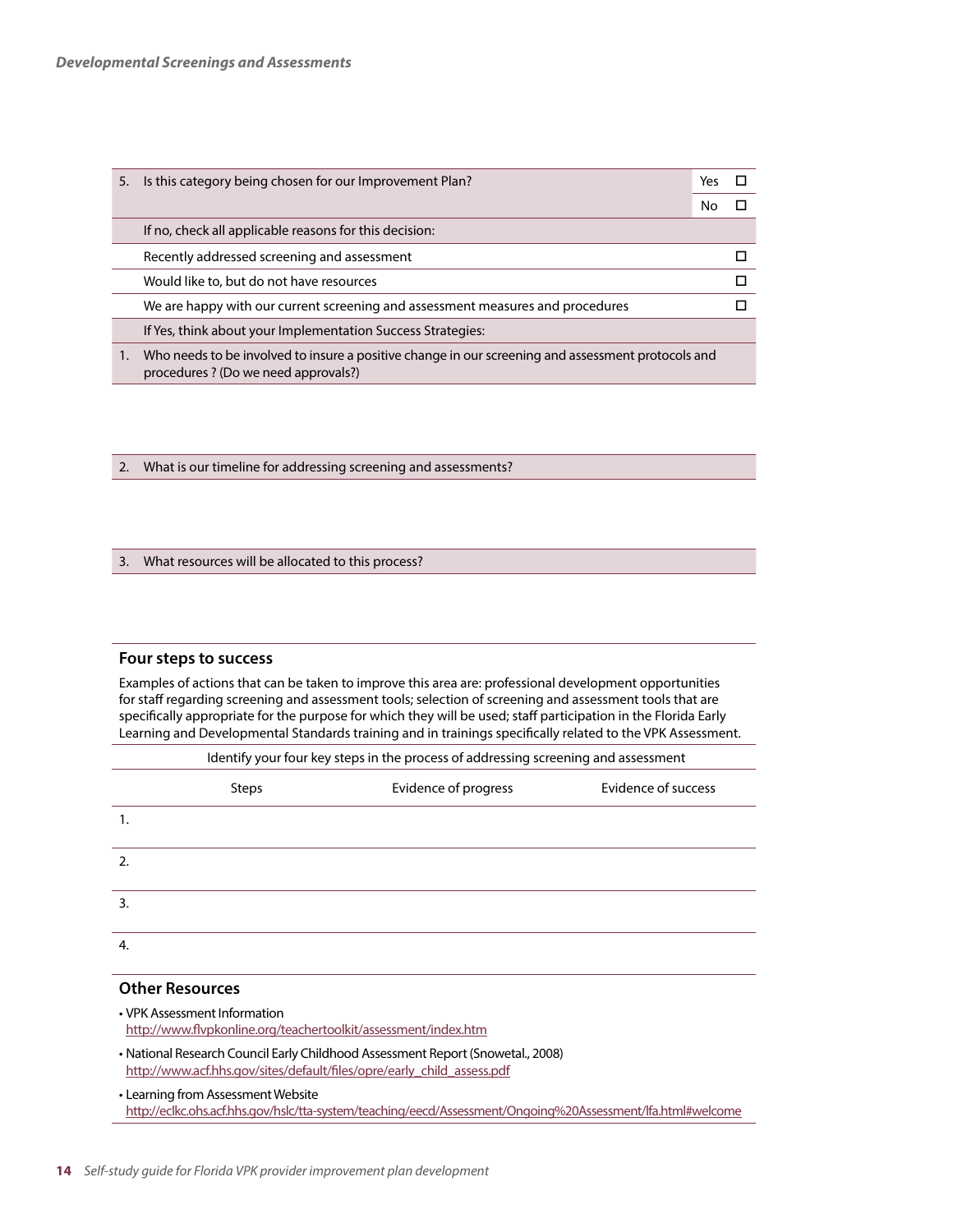### **Family Involvement**

#### **Improvement Plan selection questions:**

- 1. Does our program have a family involvement plan that includes, for example, family orientation procedures, modes of regular and ongoing communication, strategies for family support and involvement, etc.? Yes □ No **O**
- 2. What information do we already have on how we are performing in this area? (e.g., What are the participation rates in family events?; What are the results of surveys administered to families?)

3. How interested are we in selecting family involvement as a target area for our Improvement Plan?

| Not at all      | Somewhat                                                                                                 | Very much |
|-----------------|----------------------------------------------------------------------------------------------------------|-----------|
| train teachers? | 4. If we decide to select family involvement as an improvement strategy, how will we engage families and |           |

#### **Where can we access relevant information on family involvement?**

Center on School, Family, and Community Partnerships [http://www.csos.jhu.edu/p2000/center.](http://www.csos.jhu.edu/p2000/center.htm) [htm](http://www.csos.jhu.edu/p2000/center.htm)

Florida Office of Early Learning: Family Engagement Resources [http://www.floridaearlylearning.com/](http://www.floridaearlylearning.com/parents/parent_r esources/family_engagement.aspx) [parents/parent\\_r esources/family\\_](http://www.floridaearlylearning.com/parents/parent_r esources/family_engagement.aspx) [engagement.aspx](http://www.floridaearlylearning.com/parents/parent_r esources/family_engagement.aspx)

Harvard Family Research Project [http://www.hfrp.org/family](http://www.hfrp.org/family-involvement)[involvement](http://www.hfrp.org/family-involvement)

Head Start Parent, Family, and Community Engagement [http://eclkc.ohs.acf.hhs.gov/hslc/tta](http://eclkc.ohs.acf.hhs.gov/hslc/tta-system/family)[system/family](http://eclkc.ohs.acf.hhs.gov/hslc/tta-system/family)

The National Center for Family and Community Connections with Schools [https://www.sedl.org/connections/](https://www.sedl.org/connections/resources.html) [resources.html](https://www.sedl.org/connections/resources.html)

#### **Building knowledge of evidence-based practices**

- Parent and community ties are one of five key ingredients essential to school improvement efforts and student success (Bryk, Sebring, Allensworth, Luppescu, & Easton, 2010).
- There is a positive link between family engagement and children's literacy, math, and social-emotional skills (Van Voorhis, Maier, Epstein, & Lloyd, 2013).
- Both program resources and family resources contribute to a partnership that leads to high family engagement and positive child and family outcomes (Halgunseth, Peterson, Stark, & Moodie, 2009).
- The capacities of both staff and families must be developed for effective partnerships (Mapp & Kuttner, 2013).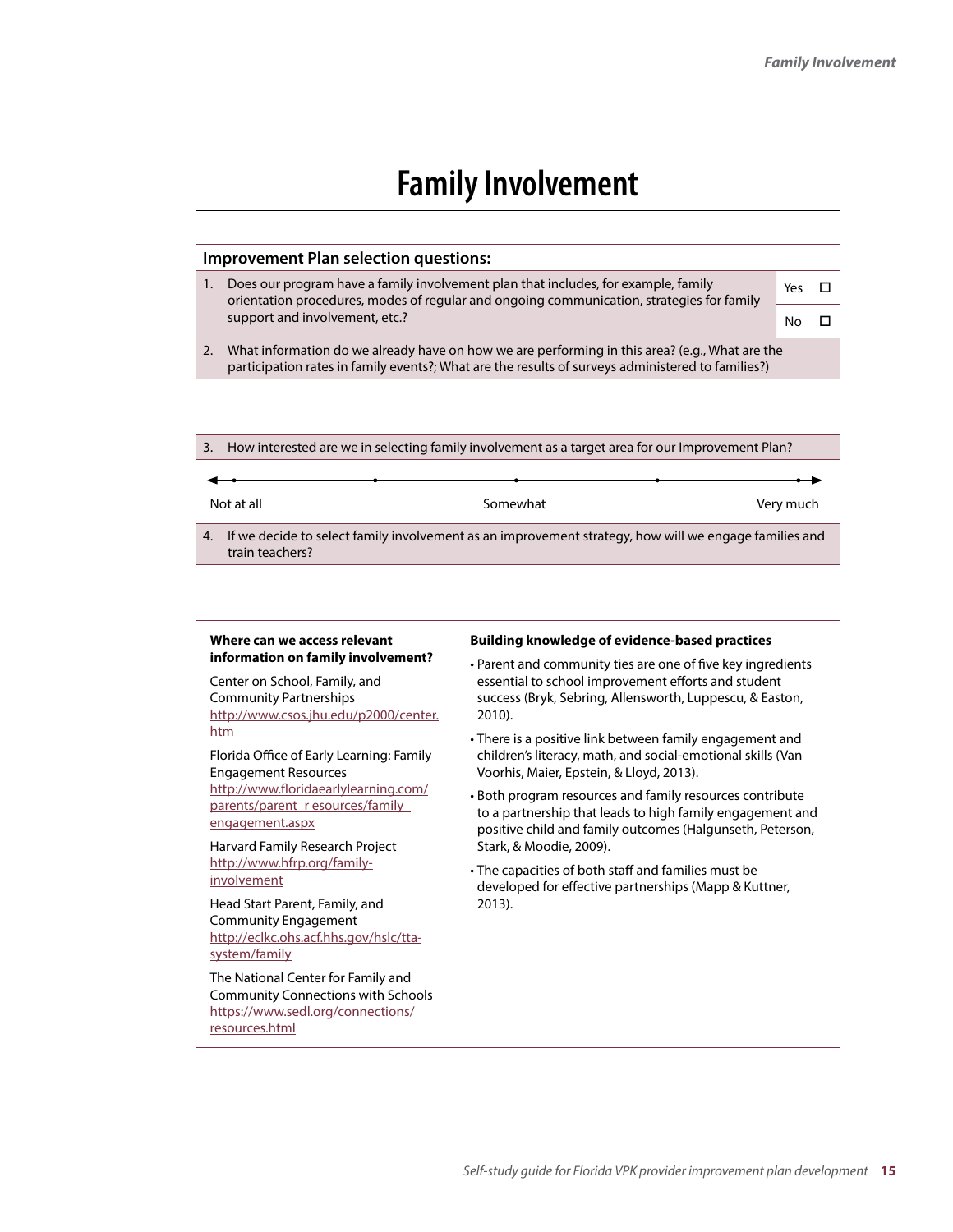| 5. | Is this category being chosen for our Improvement Plan?                                                                         | Yes |  |
|----|---------------------------------------------------------------------------------------------------------------------------------|-----|--|
|    |                                                                                                                                 | Nο  |  |
|    | If no, check all applicable reasons for this decision:                                                                          |     |  |
|    | Recently updated family involvement plan                                                                                        |     |  |
|    | Would like to, but do not have resources                                                                                        |     |  |
|    | We are happy with our current levels of family involvement                                                                      |     |  |
|    | If Yes, think about your Implementation Success Strategies:                                                                     |     |  |
|    | Who needs to be involved to insure a strategic and intentional family involvement plan is developed? (Do<br>we need approvals?) |     |  |

2. What is our timeline for improving family involvement?

3. What resources will be allocated to this process?

#### **Four steps to success**

Examples of actions that can be taken to improve this area are: providing professional development opportunities for all staff; creating opportunities for parents to participate in the program; sharing of information with parents through meetings, conferences, newsletters, or daily notes, creating take home activities or parent lending libraries.

|    | Identify your four key steps in the process of improving family involvement |                      |                     |  |  |  |
|----|-----------------------------------------------------------------------------|----------------------|---------------------|--|--|--|
|    | <b>Steps</b>                                                                | Evidence of progress | Evidence of success |  |  |  |
| 1. |                                                                             |                      |                     |  |  |  |
| 2. |                                                                             |                      |                     |  |  |  |
| 3. |                                                                             |                      |                     |  |  |  |
| 4. |                                                                             |                      |                     |  |  |  |
|    | Other resources                                                             |                      |                     |  |  |  |
|    |                                                                             |                      |                     |  |  |  |

• Family Engagement Inventory <https://www.childwelfare.gov/fei/> • FlamboyanFoundation

<http://flamboyanfoundation.org/focus/family-engagement/>

• Regional Educational Laboratory for the Pacific Region. (2014). *Toolkit of resources for engaging parents and community as partners in education: Parts 1-4*. Honolulu, HI: McREL International. Retrieved from [http://relpacific.](http://relpacific.mcrel.org/resources/tools) [mcrel.org/resources/tools](http://relpacific.mcrel.org/resources/tools)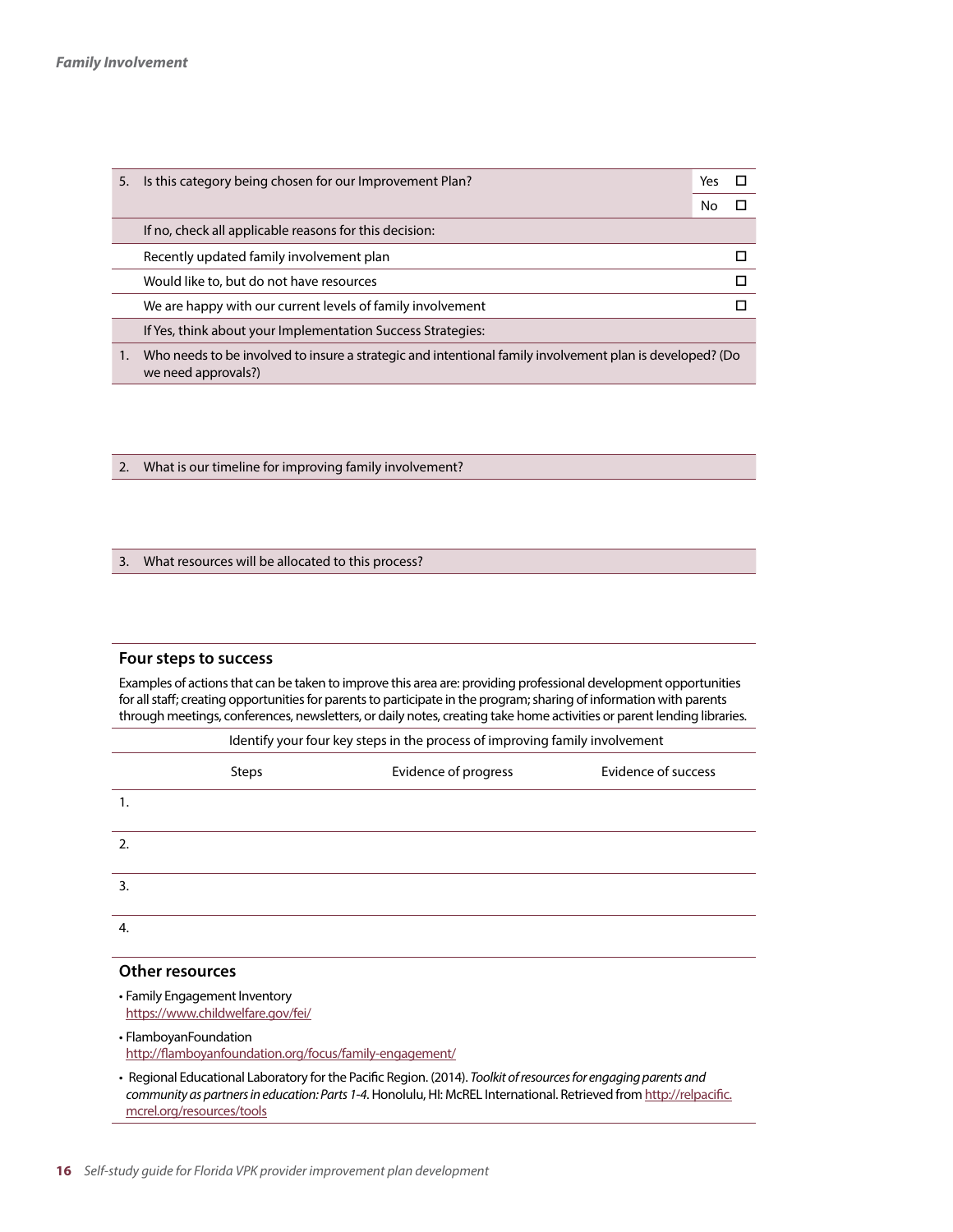# **Summary of Self-Study Planning and Reflections**

On this page, indicate the selections made by the self-study team regarding the target areas you intend to include on your Improvement Plan:

| Target area                                                                  |            | Selected? |    |   |
|------------------------------------------------------------------------------|------------|-----------|----|---|
| <b>Administrative and Management Practices</b>                               | <b>Yes</b> | П         | No | П |
| Developmentally Appropriate Curricula                                        | <b>Yes</b> | □         | No | □ |
| <b>Classroom Learning Environment</b>                                        | Yes        | П         | No | ш |
| Social-Emotional Interactions Among Prekindergarten Instructors and Children | <b>Yes</b> | □         | No | П |
| Child Developmental Screenings and Assessments                               | <b>Yes</b> | □         | No | □ |
| Family Involvement                                                           | <b>Yes</b> | □         | No | □ |
| Have we                                                                      |            |           |    |   |
| Submitted our official Improvement Plan?                                     | <b>Yes</b> | □         | No | □ |
| Received approval of our Improvement Plan?                                   | Yes        | □         | No | п |
| Initiated action on our First Target Area?                                   | <b>Yes</b> | □         | No | п |
| Initiated action on our Second Target Area?                                  | <b>Yes</b> | П         | No | п |